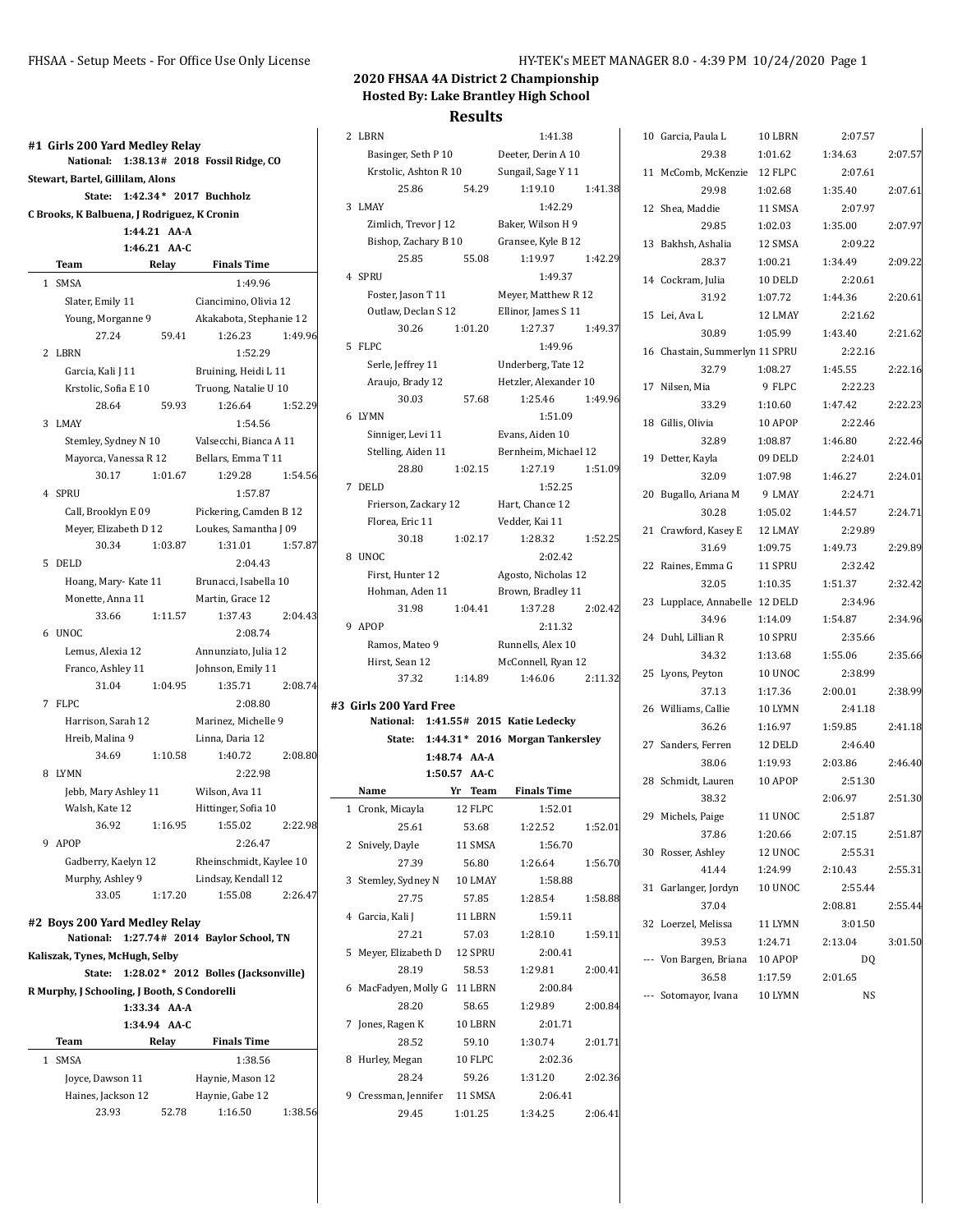|                                  |              |                                           |         | 26 Runnells, Alex             | 10 APOP      | 2:34.68                                     |         | 22 Remmert, Julianne M 11 SPRU  |                | 2:59.49                                      |         |
|----------------------------------|--------------|-------------------------------------------|---------|-------------------------------|--------------|---------------------------------------------|---------|---------------------------------|----------------|----------------------------------------------|---------|
| #4 Boys 200 Yard Free            |              |                                           |         | 36.82                         | 1:16.73      | 1:58.10                                     | 2:34.68 | 39.60                           | 1:22.89        | 2:17.70                                      | 2:59.49 |
|                                  |              | National: 1:32.99# 2019 Carson Foster     |         | 27 Hirst, Sean                | 12 APOP      | 2:48.44                                     |         | 23 Rheinschmidt, Kayle: 10 APOP |                | 3:00.06                                      |         |
|                                  |              | State: 1:34.69* 2013 Caeleb Dressel, Clay |         | 28 Davis, Aaron               | 11 FLPC      | 2:56.12                                     |         | 39.71                           | 1:26.90        | 2:20.21                                      | 3:00.06 |
|                                  | 1:38.52 AA-A |                                           |         | 37.99                         | 1:22.90      | 2:11.26                                     | 2:56.12 | 24 Knox, Layne O                | 12 LMAY        | 3:00.37                                      |         |
|                                  | 1:40.23 AA-C |                                           |         |                               |              |                                             |         |                                 |                |                                              |         |
| Name                             | Yr Team      | <b>Finals Time</b>                        |         | 29 Jimenez, Gavin             | 11 LYMN      | 2:58.65                                     |         | 40.21                           | 1:30.35        | 2:17.90                                      | 3:00.37 |
| 1 Sungail, Sage Y                | 11 LBRN      | 1:49.47                                   |         | 37.73                         | 1:24.54      | 2:13.72                                     | 2:58.65 | 25 Johnson, Emily               | <b>11 UNOC</b> | 3:00.60                                      |         |
| 24.56                            | 52.41        | 1:21.16                                   | 1:49.47 | --- Orrange, Maddox J         | 9 LMAY       | <b>NS</b>                                   |         | 38.26                           | 1:25.73        | 2:17.48                                      | 3:00.60 |
| 2 Kehler, Henry                  | 11 SMSA      | 1:50.65                                   |         | #5 Girls 200 Yard IM          |              |                                             |         | 26 Wainright, Maris D           | 11 SPRU        | 3:07.67                                      |         |
| 25.73                            | 53.71        | 1:22.11                                   | 1:50.65 |                               |              | National: 1:53.82# 2009 Dagny Knutson       |         | 38.07                           | 1:21.47        | 2:19.22                                      | 3:07.67 |
| 3 Antolick, Ethan                | 12 SMSA      | 1:54.87                                   |         |                               |              | State: 1:57.07* 2009 Melanie Margalis, Coun |         | 27 Cevallos, Adrianna           | 12 APOP        | 3:41.36                                      |         |
| 25.61                            | 54.20        | 1:24.27                                   | 1:54.87 |                               | 2:01.51 AA-A |                                             |         | 45.77                           | 1:44.01        | 2:48.29                                      | 3:41.36 |
| 4 Parnell, Will C                | 11 LBRN      | 1:55.96                                   |         |                               | 2:03.64 AA-C |                                             |         | #6 Boys 200 Yard IM             |                |                                              |         |
| 25.86                            | 54.63        | 1:25.56                                   | 1:55.96 | Name                          | Yr Team      | <b>Finals Time</b>                          |         |                                 |                | National: 1:41.39# 2011 David Nolan          |         |
| 5 Herrick, Logan                 | 11 SMSA      | 1:56.55                                   |         | 1 Bruining, Heidi L           | 11 LBRN      | 2:08.68                                     |         |                                 |                | State: 1:46.31* 2004 Bradley Ally, St. Thoma |         |
| 26.07                            | 54.80        | 1:23.47                                   | 1:56.55 | 29.45                         | 1:01.88      | 1:38.59                                     | 2:08.68 |                                 | 1:49.83 AA-A   |                                              |         |
| 6 Stier, Ryan                    | 12 SMSA      | 1:57.62                                   |         | 2 Bellars, Emma T             | 11 LMAY      | 2:14.48                                     |         |                                 | 1:51.77 AA-C   |                                              |         |
| 26.34                            | 56.34        | 1:26.62                                   | 1:57.62 | 29.30                         | 1:03.27      | 1:43.27                                     | 2:14.48 | Name                            | Yr Team        | <b>Finals Time</b>                           |         |
| 7 Serle, Jeffrey                 | 11 FLPC      | 1:58.23                                   |         | 3 Truong, Natalie U           | 10 LBRN      | 2:14.49                                     |         | 1 Basinger, Seth P              | 10 LBRN        | 2:01.08                                      |         |
| 26.81                            | 56.50        | 1:27.17                                   | 1:58.23 | 29.58                         | 1:04.61      | 1:42.49                                     | 2:14.49 | 25.48                           | 55.32          | 1:32.24                                      | 2:01.08 |
| 8 Hill, Gavin                    | 09 LBRN      | 1:59.34                                   |         | 4 Hill, Kate G                | 11 LBRN      | 2:16.99                                     |         | 2 Zimlich, Trevor J             | 12 LMAY        | 2:03.44                                      |         |
| 26.80                            | 56.53        | 1:28.19                                   | 1:59.34 | 29.21                         | 1:02.26      | 1:42.29                                     | 2:16.99 | 26.34                           | 56.36          | 1:34.31                                      | 2:03.44 |
| 9 Foster, Jason T                | 11 SPRU      | 1:59.80                                   |         | 5 Walker, Morgan              | 12 SMSA      | 2:18.23                                     |         | 3 Deeter, Derin A               | 10 LBRN        | 2:06.11                                      |         |
| 26.84                            | 56.94        | 1:29.01                                   | 1:59.80 | 28.95                         | 1:05.09      | 1:45.37                                     | 2:18.23 | 28.95                           | 1:01.83        | 1:36.27                                      | 2:06.11 |
| 10 Gude, George G                | 11 LMAY      | 2:01.35                                   |         | 6 Brugge, Anneli              | 12 SMSA      | 2:19.27                                     |         | 4 McKinney, Jacob M             | 11 LMAY        | 2:07.53                                      |         |
| 27.46                            | 58.02        | 1:29.14                                   | 2:01.35 | 29.43                         | 1:05.34      | 1:45.46                                     | 2:19.27 | 26.93                           | 58.93          | 1:36.90                                      | 2:07.53 |
| 11 Nguyen, Alexander H 12 LBRN   |              | 2:05.98                                   |         | 7 Metcalfe, Samara            | 9 SMSA       | 2:20.71                                     |         | 5 Haynie, Mason                 | 12 SMSA        | 2:10.99                                      |         |
| 26.50                            | 56.19        | 1:29.90                                   | 2:05.98 | 29.10                         | 1:03.23      | 1:46.41                                     | 2:20.71 | 28.22                           | 1:03.01        | 1:39.52                                      | 2:10.99 |
| 12 Rittlinger, Matthew A 11 LMAY |              | 2:07.44                                   |         | 8 Cummings, Emily             | 10 SMSA      | 2:22.11                                     |         | 6 Witham, Noah A                | 10 LMAY        | 2:14.51                                      |         |
| 27.22                            | 58.36        | 1:29.55                                   | 2:07.44 | 30.36                         | 1:06.10      | 1:47.71                                     | 2:22.11 | 30.00                           | 1:05.23        | 1:43.42                                      | 2:14.51 |
| 13 Mercado, Michael              | 10 DELD      | 2:09.74                                   |         | 9 Milanovich, Maile L 11 LBRN |              | 2:26.00                                     |         | 7 Meyer, Matthew R              | 12 SPRU        | 2:15.49                                      |         |
| 28.71                            | 1:02.37      | 1:36.90                                   | 2:09.74 | 30.48                         | 1:07.02      | 1:50.58                                     | 2:26.00 | 28.08                           | 1:05.39        | 1:43.64                                      | 2:15.49 |
| 14 Wiles, Connor R               | 09 SPRU      | 2:11.87                                   |         | 10 Kitchener, Ryann F         | 11 LMAY      | 2:30.51                                     |         | 8 Newland, Bobby                | 12 SMSA        | 2:17.47                                      |         |
| 29.23                            | 1:02.63      | 1:37.97                                   | 2:11.87 | 31.95                         | 1:09.29      | 1:55.20                                     | 2:30.51 | 28.60                           | 1:05.79        | 1:46.79                                      | 2:17.47 |
| 15 Martinez, Vicente E 11 LMAY   |              | 2:12.23                                   |         | 11 Hutchison, Alexa N         | 12 SPRU      | 2:30.99                                     |         | 9 Snowden, Kyle J               | 12 SPRU        | 2:17.81                                      |         |
| 29.92                            | 2:12.23      |                                           |         | 32.75                         | 1:11.51      | 1:57.02                                     | 2:30.99 | 29.18                           | 1:06.48        | 1:46.65                                      | 2:17.81 |
| 16 Miller, Noah                  | 10 DELD      | 2:12.64                                   |         | 12 Snell, Alanna              | 11 FLPC      | 2:32.36                                     |         | 10 Gelgen, Alp                  | 11 LMAY        | 2:19.62                                      |         |
| 29.30                            | 1:03.08      | 1:38.61                                   | 2:12.64 | 32.00                         | 1:11.14      | 1:57.15                                     | 2:32.36 | 30.47                           | 1:07.53        | 1:47.70                                      | 2:19.62 |
| 17 Johnson, Dylan                | 12 LYMN      | 2:13.34                                   |         | 13 Bryant, Malaina            | 11 FLPC      | 2:34.54                                     |         | 11 Malone, James B              | 10 SPRU        | 2:20.06                                      |         |
| 28.45                            | 1:00.38      | 1:36.62                                   | 2:13.34 | 33.37                         | 1:12.47      | 1:57.87                                     | 2:34.54 | 29.37                           | 1:06.77        | 1:47.13                                      | 2:20.06 |
| 18 Fox, Peter                    | 11 LYMN      | 2:13.72                                   |         | 14 Epple, Alana               | 10 DELD      | 2:37.96                                     |         | 12 Sinniger, Levi               | 11 LYMN        | 2:20.14                                      |         |
| 28.51                            | 1:01.47      | 1:37.09                                   | 2:13.72 | 34.08                         | 1:14.04      | 2:02.46                                     | 2:37.96 | 29.26                           | 1:04.14        | 1:47.74                                      | 2:20.14 |
| 19 Essig, Jackson V              | 11 SPRU      | 2:14.86                                   |         | 15 Gagnier, Mirabella         | 09 DELD      | 2:38.51                                     |         | 13 Friedman-Bello, Matı 11 SMSA |                | 2:24.21                                      |         |
| 29.91                            | 1:04.42      | 1:40.86                                   | 2:14.86 | 34.94                         | 1:14.03      | 2:00.97                                     | 2:38.51 | 31.73                           | 1:07.64        | 1:51.61                                      | 2:24.21 |
| 20 Steinwehr, Jack               | 10 FLPC      | 2:16.27                                   |         | 16 Miles, Emory               | 10 DELD      | 2:39.43                                     |         | 14 Wilk, Parker                 | 10 SMSA        | 2:25.36                                      |         |
| 31.39                            | 1:06.61      | 1:42.77                                   | 2:16.27 | 33.36                         | 1:13.04      | 2:05.52                                     | 2:39.43 | 31.93                           | 1:08.92        | 1:50.63                                      | 2:25.36 |
| 21 Hahn, Thomas                  | 10 UNOC      | 2:16.88                                   |         | 17 Hreib, Malina              | 9 FLPC       | 2:41.83                                     |         | 15 Conway, Timothy              | 11 DELD        | 2:28.00                                      |         |
| 31.60                            | 1:06.01      | 1:41.93                                   | 2:16.88 | 32.68                         | 1:13.98      | 2:04.97                                     | 2:41.83 | 29.98                           | 1:06.95        | 1:52.75                                      | 2:28.00 |
| 22 Arab, Varun P                 | 11 SPRU      | 2:21.79                                   |         | 18 Gadberry, Kaelyn           | 12 APOP      | 2:43.59                                     |         | 16 Zagers, Kyle                 | 11 DELD        | 2:34.45                                      |         |
| 31.18                            | 1:06.53      | 1:45.23                                   | 2:21.79 | 34.92                         | 1:16.60      | 2:06.94                                     | 2:43.59 | 33.49                           | 1:13.91        | 2:00.91                                      | 2:34.45 |
| 23 Torbeck, Jordan               | 10 LYMN      | 2:22.87                                   |         | 19 Rowicka, Amelia            | 10 FLPC      | 2:44.54                                     |         | 17 Fantone, Ryan                | 11 DELD        | 2:34.64                                      |         |
| 32.95                            | 1:08.50      | 1:46.47                                   | 2:22.87 | 33.67                         | 1:15.32      | 2:07.96                                     | 2:44.54 | 32.50                           | 1:11.57        | 1:59.67                                      | 2:34.64 |
| 24 Neubecker, Duke               | 09 DELD      | 2:27.26                                   |         | 20 Hanlon, Marley C           | 10 LMAY      | 2:51.53                                     |         | 18 Williams, Raiden             | 12 UNOC        | 2:36.23                                      |         |
| 33.16                            | 1:10.30      | 1:50.85                                   | 2:27.26 | 38.17                         | 1:25.01      | 2:14.02                                     | 2:51.53 | 32.06                           | 1:14.32        | 2:00.20                                      | 2:36.23 |
| 25 Mixon, Kolton                 | 11 UNOC      | 2:30.25                                   |         | 21 Ganter, Jamie C            | 11 SPRU      | 2:59.14                                     |         | 19 Gordon, Reese                | 10 UNOC        | 2:48.20                                      |         |
| 34.07                            | 1:12.87      | 1:52.65                                   | 2:30.25 | 37.49                         | 1:23.07      | 2:19.65                                     | 2:59.14 | 35.06                           | 1:19.31        | 2:08.03                                      | 2:48.20 |
|                                  |              |                                           |         |                               |              |                                             |         |                                 |                |                                              |         |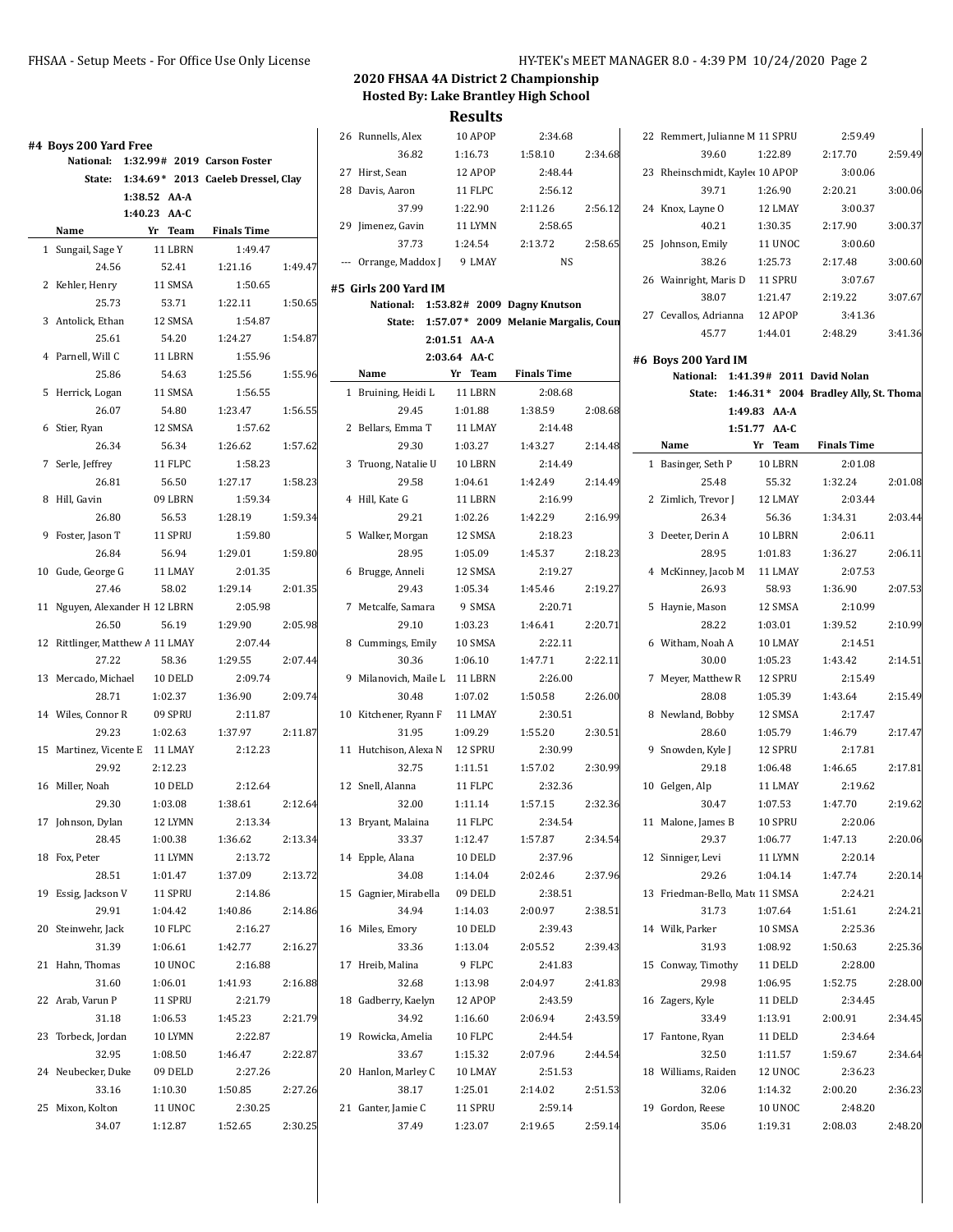|    | (#6 Boys 200 Yard IM)                                           |                    |                                      |               | --- Ferry, Leah                   | 12 UNOC                  | NS                                |                                 |       |                   |                                |
|----|-----------------------------------------------------------------|--------------------|--------------------------------------|---------------|-----------------------------------|--------------------------|-----------------------------------|---------------------------------|-------|-------------------|--------------------------------|
|    | 20 Lazo, Jake R                                                 | 09 SPRU            | 2:52.23                              |               |                                   |                          |                                   | #11 Girls 100 Yard Fly          |       |                   |                                |
|    | 36.33                                                           | 1:24.02            | 2:14.53                              | 2:52.23       | #8 Boys 50 Yard Free<br>National: |                          | 19.24# 2020 Matt Brownstead       | National:<br>State:             |       |                   | 50.35# 2020 Claire Curzan      |
|    | 21 Zeledon, Dylan                                               | 10 APOP            | 2:52.58                              |               | State:                            |                          |                                   |                                 |       | 54.42 AA-A        | 52.73 * 2019 Olivia G. Peoples |
|    | 35.59                                                           | 1:21.64            | 2:13.92                              | 2:52.58       |                                   |                          | 19.29* 2013 Caeleb Dressell, Clay |                                 |       | 55.49 AA-C        |                                |
|    | --- Sampson, Luke                                               | 11 DELD            | DQ                                   |               |                                   | 20.60 AA-A<br>20.96 AA-C |                                   | Name                            |       | Yr Team           | <b>Finals Time</b>             |
|    | Shoulders past vertical toward breast - back                    |                    |                                      |               | Name                              | Yr Team                  | <b>Finals Time</b>                | 1 Monette, Anna                 |       | 11 DELD           | 57.15                          |
|    | 34.71                                                           | 1:19.92            | 2:06.11                              | DO            | 1 Joyce, Dawson                   | 11 SMSA                  | 21.37                             |                                 | 26.74 | 57.15             |                                |
|    | --- Van der Sanden, Jagg 10 LBRN                                |                    | DQ                                   |               | 2 Haines, Jackson                 | 12 SMSA                  | 21.97                             | 2 Krstolic, Sofia E             |       | 10 LBRN           | 59.31                          |
|    | One hand touch - breast                                         |                    |                                      |               | 3 Haynie, Gabe                    | 12 SMSA                  | 22.18                             |                                 | 27.90 | 59.31             |                                |
|    | 32.27                                                           | 1:11.05            | 1:58.03                              | <sub>DO</sub> | 4 Bame, Julian                    | 11 SMSA                  | 22.61                             | 3 Meyer, Elizabeth D            |       | 12 SPRU           | 59.77                          |
|    | --- Carillo, Diego                                              | 10 APOP            | DQ                                   |               | 5 Ellinor, James S                | 11 SPRU                  | 22.66                             |                                 | 28.06 | 59.77             |                                |
|    | One hand touch - breast                                         |                    |                                      |               |                                   |                          |                                   |                                 |       |                   |                                |
|    | 37.83                                                           | 1:38.04            | 2:45.86                              | <sub>DO</sub> | 6 Gransee, Kyle B                 | 12 LMAY                  | 22.73<br>23.86                    | 4 Young, Morganne               | 28.57 | 9 SMSA<br>1:00.42 | 1:00.42                        |
|    | --- Garcia, Orlando L                                           | 12 LBRN            | NS                                   |               | 7 Underberg, Tate                 | 12 FLPC                  |                                   |                                 |       |                   |                                |
|    |                                                                 |                    |                                      |               | 8 Smith, Tre                      | 09 LBRN                  | 23.87                             | 5 Stemley, Sydney N             |       | 10 LMAY           | 1:00.85                        |
|    | #7 Girls 50 Yard Free<br>National:                              |                    | 21.59# 2020 Gretchen Walsh           |               | 9 Lopez, Jordan T                 | 11 SPRU                  | 23.89                             |                                 | 28.69 | 1:00.85           |                                |
|    | State:                                                          |                    | 22.30* 2002 Christina Swindle, Gulli |               | 10 Bernheim, Michael              | 12 LYMN                  | 24.12                             | 6 Mayorca, Vanessa R 12 LMAY    |       |                   | 1:01.43                        |
|    |                                                                 | 23.20 AA-A         |                                      |               | 11 Vedder, Kai                    | 11 DELD                  | 24.15                             |                                 | 28.83 | 1:01.43           |                                |
|    |                                                                 | 23.54 AA-C         |                                      |               | 12 Poliner, Ethan                 | 12 LYMN                  | 24.26                             | 7 McComb, McKenzie              |       | 12 FLPC           | 1:03.37                        |
|    | Name                                                            | Yr Team            | <b>Finals Time</b>                   |               | *13 Rittlinger, Matthew A 11 LMAY |                          | 24.39                             |                                 | 29.98 | 1:03.37           |                                |
|    | 1 Akakabota, Stephani 12 SMSA                                   |                    | 23.71                                |               | *13 Sanchez, Luis E               | 12 LMAY                  | 24.39                             | 8 Slater, Emily                 |       | 11 SMSA           | 1:03.44                        |
|    | 2 Culbertson, Abby                                              | 12 SMSA            | 24.54                                |               | 15 Brown, Bradley                 | 11 UNOC                  | 24.86                             |                                 | 29.75 | 1:03.44           |                                |
|    | 3 Noble, Lucy                                                   | 10 FLPC            | 24.84                                |               | 16 Myers, Brendan A               | 11 SPRU                  | 25.12                             | 9 Brugge, Elin                  |       | 11 SMSA           | 1:04.32                        |
|    | 4 Ciancimino, Olivia                                            | 12 SMSA            | 25.13                                |               | 17 McConnell, Ryan                | 12 APOP                  | 25.28                             |                                 | 29.64 | 1:04.32           |                                |
|    | 5 Annunziato, Julia                                             | 12 UNOC            | 25.63                                |               | 18 Wyche, Paul                    | 12 LYMN                  | 25.32                             | 10 Cummings, Emily              |       | 10 SMSA           | 1:05.93                        |
|    | 6 Brugge, Elin                                                  | 11 SMSA            | 25.81                                |               | 19 Goldman, Andrew J              | 12 LMAY                  | 25.44                             |                                 | 30.98 | 1:05.93           |                                |
|    | 7 Sands, Katherine G 11 LBRN                                    |                    | 26.20                                |               | 20 Papp, Talon                    | 10 LBRN                  | 25.89                             | 11 Pelloni, Jade E              |       | 10 LMAY           | 1:06.39                        |
|    | 8 Pickering, Camden B 12 SPRU                                   |                    | 26.34                                |               | 21 Smith, Kenan                   | 10 DELD                  | 25.91                             |                                 | 31.67 | 1:06.39           |                                |
|    |                                                                 |                    | 26.40                                |               | 22 Huddleston, Andrew 10 LBRN     |                          | 26.06                             | 12 Miles, Emory                 |       | 10 DELD           | 1:08.36                        |
|    | 9 Valsecchi, Bianca A 11 LMAY                                   |                    |                                      |               | 23 Christie, Jacob A              | 10 SPRU                  | 26.10                             |                                 | 32.89 | 1:08.36           |                                |
|    | 10 Mayorca, Vanessa R 12 LMAY<br>11 Chessman, Lindsey M 12 LBRN |                    | 26.42<br>26.67                       |               | 24 First, Hunter                  | 12 UNOC                  | 26.31                             | 13 Franco, Ashley               |       | 11 UNOC           | 1:08.47                        |
|    | 12 Cruz-Gomez, Tamara 12 LMAY                                   |                    | 26.72                                |               | 25 Mize, Rylan-Carlos             | 09 DELD                  | 27.79                             |                                 | 31.48 | 1:08.47           |                                |
|    |                                                                 |                    | 27.50                                |               | 26 Lall, Justis                   | 10 LBRN                  | 28.07                             | 14 Parker, Kenzie               |       | 09 LBRN           | 1:10.28                        |
|    | 13 Pelloni, Jade E<br>14 Figueroa, Lariana                      | 10 LMAY<br>11 LBRN | 27.81                                |               | 27 Mixon, Kolton                  | 11 UNOC                  | 28.21                             |                                 | 32.00 | 1:10.28           |                                |
|    |                                                                 |                    | 28.54                                |               | 28 Beckett, Zeke                  | 10 FLPC                  | 28.78                             | 15 Miller, Alexandra C          |       | 11 LBRN           | 1:10.82                        |
|    | 15 Brunacci, Isabella                                           | 10 DELD            |                                      |               | 29 Irvin, Dylan                   | 12 UNOC                  | 28.97                             |                                 | 32.41 | 1:10.82           |                                |
|    | 16 Linna, Daria                                                 | 12 FLPC<br>09 LBRN | 28.71<br>28.78                       |               | 30 Ennabili, Noah                 | 09 DELD                  | 29.25                             | 16 Hoang, Mary-Kate             |       | 11 DELD           | 1:11.43                        |
|    | 17 Facey, Olivia<br>18 Harberson, Morgan / 12 SPRU              |                    |                                      |               | 31 Araujo, Tanner                 | 11 FLPC                  | 29.29                             |                                 | 31.90 | 1:11.43           |                                |
|    |                                                                 |                    | 29.05                                |               | 32 Jimenez, Frankie               | 12 LYMN                  | 30.12                             | 17 Maenza, Alexis J             |       | 12 SPRU           | 1:15.65                        |
|    | 19 Cheney, Talulah G                                            | 10 SPRU            | 29.10                                |               | 33 Kruijcs, Stephen               | 12 FLPC                  | 32.25                             |                                 | 35.15 | 1:15.65           |                                |
|    | 20 Taylor, Ava                                                  | 12 DELD            | 29.17                                |               | 34 Carillo, Diego                 | 10 APOP                  | 33.12                             | 18 Harberson, Morgan / 12 SPRU  |       |                   | 1:16.14                        |
|    | 21 Myers, Maura J                                               | 09 SPRU            | 29.79                                |               | 35 Schultz, Jonathan              | 12 APOP                  | 33.23                             |                                 | 34.05 | 1:16.14           |                                |
|    | 22 Chapman, Kaylee                                              | 12 FLPC            | 30.44                                |               | 36 Thomas, Troy                   | 11 APOP                  | 38.58                             | 19 Gennaro, Kaitlyn             |       | 11 FLPC           | 1:17.58                        |
|    | 23 Angulo, Ansley                                               | 12 LYMN            | 30.50                                |               | #9 Girls 1 mtr Diving             |                          |                                   |                                 | 36.88 | 1:17.58           |                                |
|    | 24 Kurdziel, Julia                                              | 9 FLPC             | 30.58                                |               | Name                              | Yr Team                  | <b>Finals Score</b>               | 20 Ganter, Jamie C              |       | 11 SPRU           | 1:19.19                        |
| 25 | Jebb, Mary Ashley                                               | 11 LYMN            | 31.28                                |               | 1 Bened, Elizabeth                | 12 LMAY                  | 386.75                            |                                 | 37.20 | 1:19.19           |                                |
|    | 26 Lindsay, Kendall                                             | 12 APOP            | 31.40                                |               | 2 Dearth, Jordyn                  | 10 LYMN                  | 343.35                            | 21 Reynolds, Rebecca            |       | 12 FLPC           | 1:19.56                        |
| 27 | Walsh, Madeline                                                 | 10 APOP            | 31.65                                |               | 3 Snyder, Eleanor                 | 10 LYMN                  | 296.30                            |                                 | 36.35 | 1:19.56           |                                |
| 28 | Bolden, Paige                                                   | 11 UNOC            | 31.89                                |               | --- Thompson, Emma                | 12 LMAY                  | NS                                | 22 Van Twyver, Grace            |       | 11 DELD           | 1:21.41                        |
|    | 29 Monahan, Hailey                                              | 12 DELD            | 32.61                                |               |                                   |                          |                                   |                                 | 37.45 | 1:21.41           |                                |
|    | 30 Walsh, Kate                                                  | 12 LYMN            | 33.00                                |               |                                   |                          |                                   | 23 Cyr, Samanta N               |       | 10 LBRN           | 1:24.39                        |
|    | 31 Sanders, Ferren                                              | 12 DELD            | 33.04                                |               |                                   |                          |                                   |                                 | 37.89 | 1:24.39           |                                |
|    | 32 Martin, Camerin                                              | 12 LYMN            | 34.44                                |               |                                   |                          |                                   | 24 Murphy, Ashley               |       | 9 APOP            | 1:25.83                        |
|    | 33 Kayser, Halie                                                | 12 APOP            | 36.59                                |               |                                   |                          |                                   |                                 | 39.01 | 1:25.83           |                                |
|    | 34 McMath, Jenna                                                | 12 APOP            | 49.62                                |               |                                   |                          |                                   | 25 Rheinschmidt, Kayle: 10 APOP |       |                   | 1:26.05                        |
|    |                                                                 |                    |                                      |               |                                   |                          |                                   |                                 | 40.15 | 1:26.05           |                                |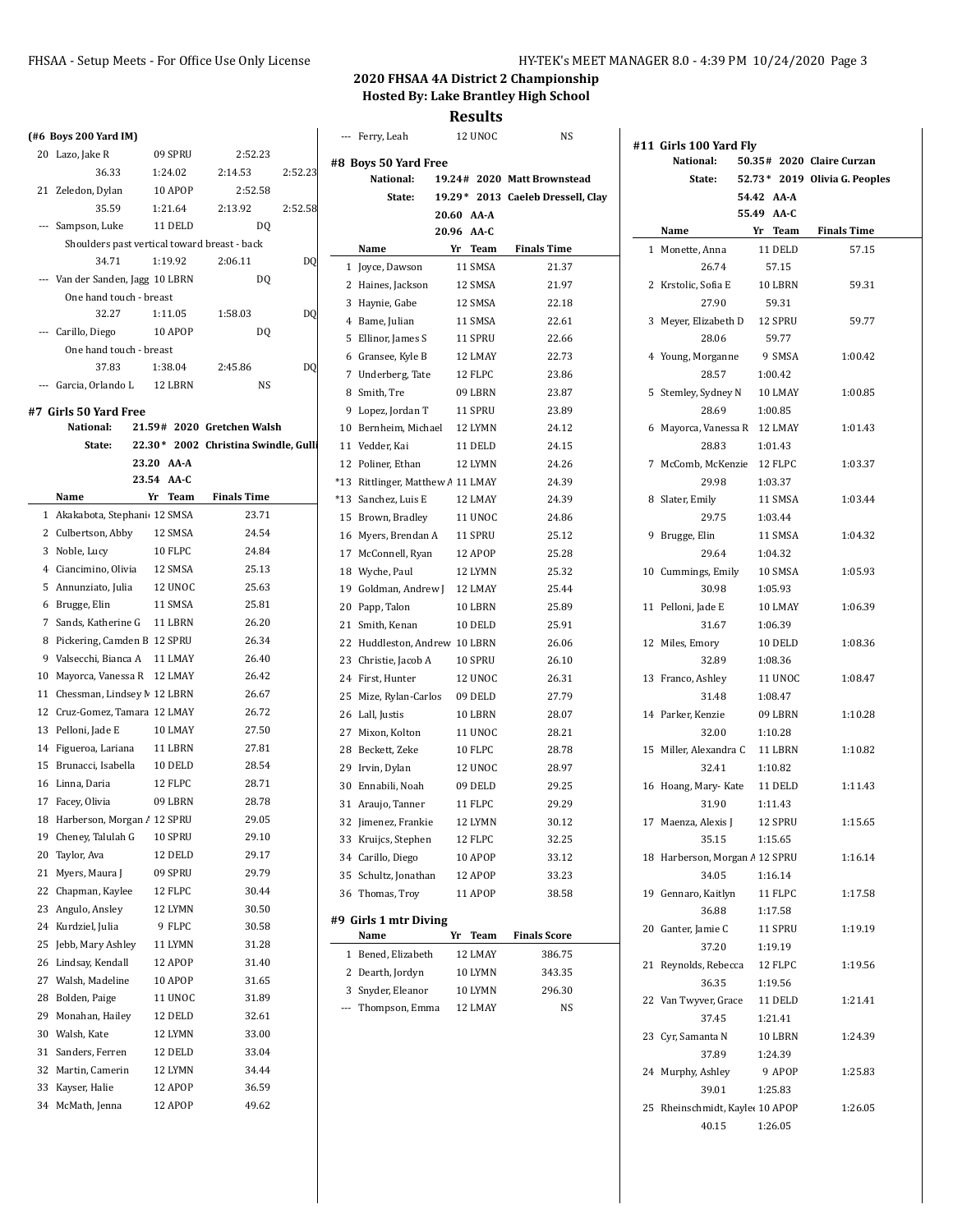50.75 AA-C

|                                |                          |                                     |                               | 11630163   |                            |
|--------------------------------|--------------------------|-------------------------------------|-------------------------------|------------|----------------------------|
| $($ #11 Girls 100 Yard Fly $)$ |                          |                                     | 22 Arab, Varun P              | 11 SPRU    | 1:16.00                    |
| 26 Goodwin, Chloe L            | 12 LMAY                  | 1:27.50                             | 34.47                         | 1:16.00    |                            |
| 40.13                          | 1:27.50                  |                                     | 23 Zeledon, Dylan             | 10 APOP    | 1:16.54                    |
| 27 Pitts, Alexandra            | 9 FLPC                   | 1:31.40                             | 34.97                         | 1:16.54    |                            |
| 42.49                          | 1:31.40                  |                                     | 24 Hohman, Aden               | 11 UNOC    | 1:17.00                    |
| 28 Cevallos, Adrianna          | 12 APOP                  | 1:44.08                             | 33.32                         | 1:17.00    |                            |
| 46.04                          | 1:44.08                  |                                     | 25 Sampson, Luke              | 11 DELD    | 1:17.88                    |
|                                |                          |                                     | 36.82                         | 1:17.88    |                            |
| #12 Boys 100 Yard Fly          |                          |                                     |                               |            |                            |
| National:                      |                          | 45.52# 2013 Joseph Schooling        | #13 Girls 100 Yard Free       |            |                            |
| State:                         |                          | 45.52* 2013 Joseph Schooling, Bolle | National:                     |            | 46.98# 2020 Gretchen Walsh |
|                                | 48.96 AA-A<br>50.03 AA-C |                                     | State:                        | 50.19 AA-A | 48.20* 2019 Micayla Cronk  |
| Name                           | Yr Team                  | <b>Finals Time</b>                  |                               | 51.05 AA C |                            |
| 1 Haines, Jackson              | 12 SMSA                  | 53.02                               | Name                          | Yr Team    | <b>Finals Time</b>         |
| 24.61                          | 53.02                    |                                     | 1 Cronk, Micayla              | 12 FLPC    | $50.75$ /                  |
| 2 Gransee, Kyle B              | 12 LMAY                  | 53.56                               | 24.47                         | 50.75      |                            |
| 24.97                          | 53.56                    |                                     | 2 Culbertson, Abby            | 12 SMSA    | 53.93                      |
| 3 Krstolic, Ashton R           | 10 LBRN                  | 53.91                               | 26.04                         | 53.93      |                            |
| 25.27                          | 53.91                    |                                     | 3 Noble, Lucy                 | 10 FLPC    | 54.05                      |
| 4 Bishop, Zachary B            | 10 LMAY                  | 54.36                               | 26.21                         | 54.05      |                            |
| 25.57                          | 54.36                    |                                     | 4 Akakabota, Stephani 12 SMSA |            | 54.20                      |
| 5 Szul, Joseph L               | 11 LMAY                  | 55.33                               | 26.06                         | 54.20      |                            |
| 25.60                          | 55.33                    |                                     | 5 Bellars. Emma T             | 11 LMAY    | 55.06                      |
| 6 Herrick, Logan               | 11 SMSA                  | 56.18                               | 26.64                         | 55.06      |                            |
| 25.87                          | 56.18                    |                                     | 6 Lemus, Alexia               | 12 UNOC    | 55.65                      |
| 7 Smith, Tre                   | 09 LBRN                  | 56.20                               | 27.10                         | 55.65      |                            |
| 26.27                          | 56.20                    |                                     | 7 Monette, Anna               | 11 DELD    | 56.63                      |
| 8 Lommerse, Travis             | 11 SMSA                  | 57.73                               | 26.79                         | 56.63      |                            |
| 26.95                          | 57.73                    |                                     | 8 Bakhsh, Ashalia             | 12 SMSA    | 56.79                      |
| 9 Outlaw, Declan S             | 12 SPRU                  | 57.83                               | 27.10                         | 56.79      |                            |
| 26.89                          | 57.83                    |                                     | 9 Call, Brooklyn E            | 09 SPRU    | 57.43                      |
| 10 Baker, Wilson H             | 9 LMAY                   | 58.78                               | 27.44                         | 57.43      |                            |
| 28.19                          | 58.78                    |                                     | 10 Hardin, Cassidy            | 9 SMSA     | 57.67                      |
| 11 Hill, Gavin                 | 09 LBRN                  | 59.26                               | 27.73                         | 57.67      |                            |
| 27.99                          | 59.26                    |                                     | 11 Sands, Katherine G         | 11 LBRN    | 57.71                      |
| 12 Florea Eric                 | 11 DELD                  | 1:00.47                             | 27.91                         | 57.71      |                            |
| 27.87                          | 1:00.47                  |                                     | 12 Marinez, Michelle          | 9 FLPC     | 58.06                      |
| 13 King, Adam J                | 11 LBRN                  | 1:00.74                             | 27.87                         | 58.06      |                            |
| 26.56                          | 1:00.74                  |                                     | 13 Loukes, Samantha J 09 SPRU |            | 58.56                      |
| 14 Sumter, John                | 11 SMSA                  | 1:01.31                             | 27.91                         | 58.56      |                            |
| 27.33                          | 1:01.31                  |                                     | 14 Cruz-Gomez, Tamara 12 LMAY |            | 59.28                      |
| 15 Snowden, Kyle J             | 12 SPRU                  | 1:03.53                             | 28.29                         | 59.28      |                            |
| 29.63                          | 1:03.53                  |                                     | 15 Figueroa, Lariana          | 11 LBRN    | 1:01.98                    |
| 16 Araujo, Brady               | 12 FLPC                  | 1:04.73                             | 29.55                         | 1:01.98    |                            |
| 28.27                          | 1:04.73                  |                                     | *16 Martin, Grace             | 12 DELD    | 1.02.13                    |
| 17 Hetzler, Alexander          | 10 FLPC                  | 1:05.86                             | 29.08                         | 1:02.13    |                            |
| 31.70                          | 1:05.86                  |                                     | *16 Gold, Julia J             | 12 SPRU    | 1:02.13                    |
| 18 Hahn, Thomas                | 10 UNOC                  | 1:06.81                             | 29.66                         | 1:02.13    |                            |
| 31.30                          | 1:06.81                  |                                     | 18 Linna, Daria               | 12 FLPC    | 1:02.19                    |
| 19 Conway, Timothy             | 11 DELD                  | 1:07.27                             | 29.99                         | 1:02.19    |                            |
| 31.12                          | 1:07.27                  |                                     | 19 Bugallo, Ariana M          | 9 LMAY     | 1:02.36                    |
| 20 Hirst, Sean                 | 12 APOP                  | 1:12.46                             | 30.21                         | 1:02.36    |                            |
| 33.81                          | 1:12.46                  |                                     | 20 Facey, Olivia              | 09 LBRN    | 1.03.72                    |
| 21 Fox, Peter                  | 11 LYMN                  | 1:14.23                             | 29.87                         | 1:03.72    |                            |
| 32.94                          | 1:14.23                  |                                     | 21 Fanning, Alanna            | 12 LMAY    | 1:04.37                    |
|                                |                          |                                     | 30.70                         | 1:04.37    |                            |
|                                |                          |                                     |                               |            |                            |

|   | 22 Cockram, Julia                     |            | 10 DELD    | 1:04.56                         |  |
|---|---------------------------------------|------------|------------|---------------------------------|--|
|   | 30.50                                 |            | 1:04.56    |                                 |  |
|   | 23 Detter, Kayla                      |            | 09 DELD    | 1:04.73                         |  |
|   | 31.07                                 |            | 1:04.73    |                                 |  |
|   | 24 Wilson. Ava                        |            | 11 LYMN    | 1:05.18                         |  |
|   | 30.79                                 |            | 1:05.18    |                                 |  |
|   | 25 Rios, Kaylee M                     |            | 11 LBRN    | 1:11.36                         |  |
|   | 32.60                                 |            | 1:11.36    |                                 |  |
|   | 26 Moore, Ella M                      |            | 10 SPRU    | 1:11.58                         |  |
|   | 33.28                                 |            | 1:11.58    |                                 |  |
|   | 27 Lyons, Peyton                      |            | 10 UNOC    | 1:12.17                         |  |
|   | 35.26                                 |            | 1:12.17    |                                 |  |
|   | 28 Walsh, Madeline 10 APOP            |            |            | 1:12.30                         |  |
|   | 33.48                                 |            | 1:12.30    |                                 |  |
|   | 29 Williams, Callie 10 LYMN           |            |            | 1:14.55                         |  |
|   | 35.71                                 |            | 1:14.55    |                                 |  |
|   | 30 Walsh, Kate                        |            | 12 LYMN    | 1:15.67                         |  |
|   | 37.30                                 |            | 1:15.67    |                                 |  |
|   | 31 Von Bargen, Briana                 |            | 10 APOP    | 1:16.08                         |  |
|   | 35.54                                 |            | 1:16.08    |                                 |  |
|   | 32 Garlanger, Jordyn                  |            | 10 UNOC    | 1:16.25                         |  |
|   | 35.40                                 |            | 1:16.25    |                                 |  |
|   | 33 Martin, Camerin                    |            | 12 LYMN    | 1:17.67                         |  |
|   | 35.88                                 |            | 1:17.67    |                                 |  |
|   | 34 Schmidt, Lauren 10 APOP            |            |            | 1:18.47                         |  |
|   | 38.30                                 |            | 1:18.47    |                                 |  |
|   | --- McMath, Jenna                     |            | 12 APOP    | DQ                              |  |
|   | Did not finish                        |            |            |                                 |  |
|   |                                       |            |            |                                 |  |
|   | 55.03                                 |            |            |                                 |  |
|   | --- Ferry, Leah                       |            | 12 UNOC    | NS                              |  |
|   | #14 Boys 100 Yard Free                |            |            |                                 |  |
|   | National:                             |            |            | 42.34# 2011 David Nolan         |  |
|   | State:                                |            |            | 42.95* 2012 Ryan Murphy, Bolles |  |
|   |                                       |            | 44.99 AA-A |                                 |  |
|   |                                       | 45.78 AA-C |            |                                 |  |
|   | Name                                  |            | Yr Team    | <b>Finals Time</b>              |  |
|   | 1 Sungail, Sage Y                     |            | 11 LBRN    | 45.96                           |  |
|   | 22.50                                 |            | 45.96      |                                 |  |
|   | 2 Joyce, Dawson                       |            | 11 SMSA    | 46.31                           |  |
|   | 22.74                                 |            | 46.31      |                                 |  |
| 3 | Bame, Julian                          |            | 11 SMSA    | 49.36                           |  |
|   | 23.98                                 |            | 49.36      |                                 |  |
| 4 | Haynie, Gabe                          |            | 12 SMSA    | 49.51                           |  |
|   | 23.59                                 |            | 49.51      |                                 |  |
| 5 | Stelling, Aiden 11 LYMN               |            |            | 51.05                           |  |
|   | 24.30                                 |            | 51.05      |                                 |  |
| 6 | Ellinor, James S                      |            | 11 SPRU    | 52.20                           |  |
|   | 24.88                                 |            | 52.20      |                                 |  |
| 7 | Stier, Ryan                           |            | 12 SMSA    | 52.31                           |  |
|   | 24.81                                 |            | 52.31      |                                 |  |
| 8 | Lopez, Jordan T                       |            | 11 SPRU    | 52.68                           |  |
|   | 25.55                                 |            | 52.68      |                                 |  |
|   | 9 Sanchez, Luis E                     |            | 12 LMAY    | 52.80                           |  |
|   | 25.23                                 |            | 52.80      |                                 |  |
|   | 10 Frierson, Zackary 12 DELD<br>26.32 |            | 54.31      | 54.31                           |  |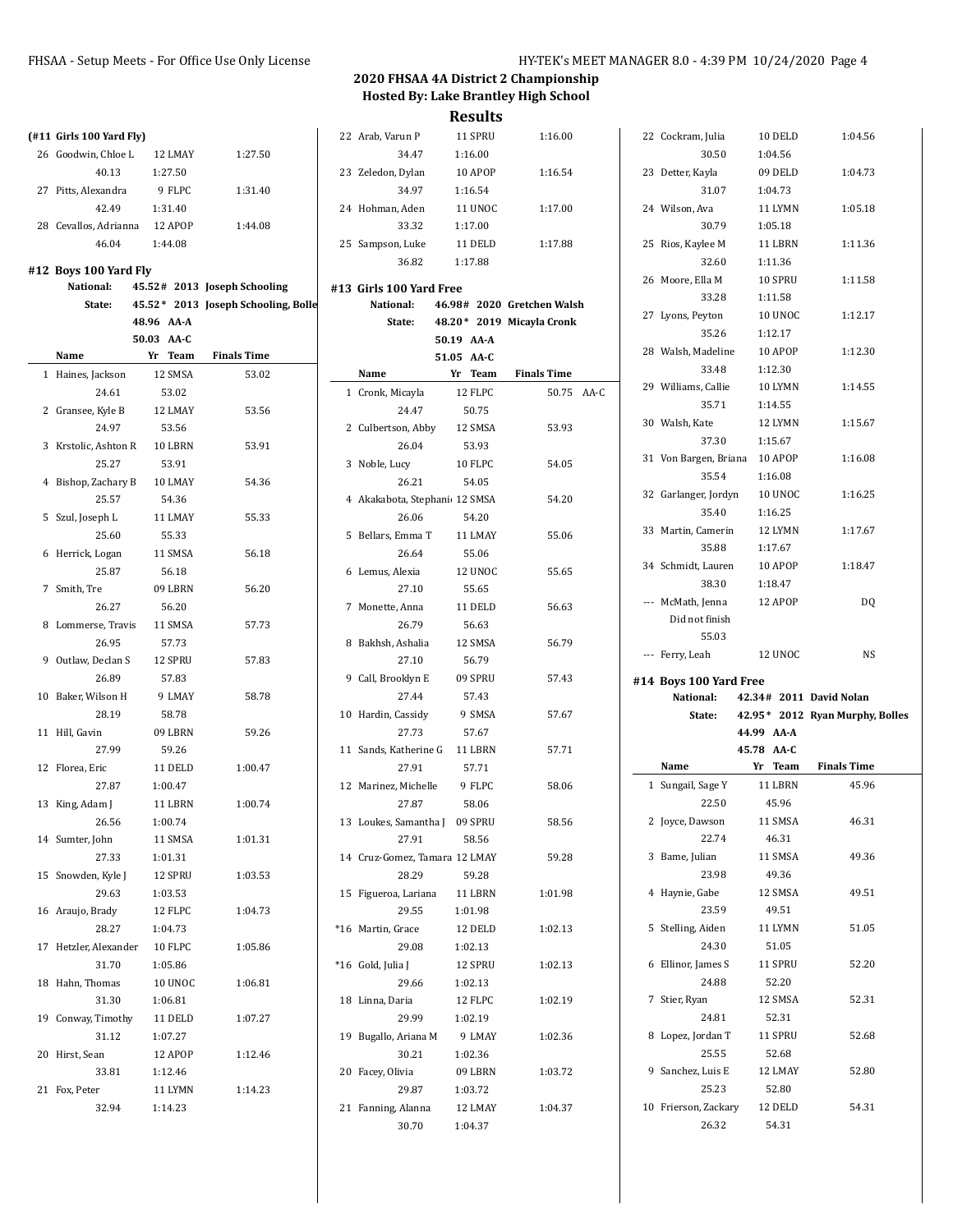| (#14 Boys 100 Yard Free)        |                    |         |                                      |                    |                                        |                    | 13 Gagnier, Mirabella          | 09 DELD            | 6:04.37 |         |
|---------------------------------|--------------------|---------|--------------------------------------|--------------------|----------------------------------------|--------------------|--------------------------------|--------------------|---------|---------|
| 11 Mules, Maverick              | 09 DELD            | 55.42   | #15 Girls 500 Yard Free              |                    |                                        |                    | 31.74                          | 1:06.64            | 1:43.37 | 2:19.94 |
| 26.67                           | 55.42              |         | National: 4:26.58# 2015 Katy Ledecky |                    | State: 4:37.60* 2016 Morgan Tankersley |                    | 2:57.20                        | 3:34.64            | 4:12.74 | 4:51.01 |
| 12 Brown, Bradley               | 11 UNOC            | 56.31   |                                      | 4:52.18 AA-A       |                                        |                    | 5:29.29                        | 6:04.37            |         |         |
| 25.95                           | 56.31              |         |                                      | 4:56.85 AA-C       |                                        |                    | 14 McMullan, Kelsey            | 11 SMSA            | 6:10.96 |         |
| 13 Hoskins, Ashton O            | 11 LMAY            | 56.65   | Name                                 | Yr Team            | <b>Finals Time</b>                     |                    | 31.26                          | 1:06.54            | 1:44.18 | 2:21.62 |
| 26.93                           | 56.65              |         | 1 Krstolic, Sofia E                  | 10 LBRN            | 5:06.27                                |                    | 2:59.50                        | 3:37.35            | 4:15.52 | 4:54.34 |
| 14 McConnell, Ryan              | 12 APOP            | 56.82   | 27.42                                | 57.13              | 1:27.57                                | 1:58.63            | 5:33.86                        | 6:10.96            |         |         |
| 26.33                           | 56.82              |         | 2:29.75                              | 3:00.73            | 3:32.19                                | 4:03.79            | 15 Lei, Ava L                  | 12 LMAY            | 6:16.19 |         |
| 15 Goldman, Andrew J            | 12 LMAY            | 57.27   | 4:36.07                              | 5:06.27            |                                        |                    | 33.32                          | 1:12.19            | 1:51.06 | 2:30.80 |
| 27.38                           | 57.27              |         | 2 Snively, Dayle                     | 11 SMSA            | 5:09.86                                |                    | 3:10.74                        | 3:49.10            | 4:26.52 | 5:03.09 |
| 16 Wyche, Paul                  | 12 LYMN            | 58.19   | 28.65                                | 59.16              | 1:30.03                                | 2:00.89            | 5:39.92                        | 6:16.19            |         |         |
| 27.12                           | 58.19              |         | 2:31.60                              | 3:02.93            | 3:34.42                                | 4:06.46            | 16 Chastain, Summerlyr 11 SPRU |                    | 6:18.66 |         |
| 17 Wiles, Connor R              | 09 SPRU            | 59.23   | 4:38.52                              | 5:09.86            |                                        |                    | 33.16                          | 1:08.66            | 1:45.71 | 2:24.09 |
| 28.69                           | 59.23              |         | 3 Garcia, Kali J                     | 11 LBRN            | 5:14.17                                |                    | 3:02.60                        | 3:41.26            | 4:20.68 | 5:00.35 |
| *18 Hetzler, Alexander          | 10 FLPC            | 59.26   | 27.86                                | 58.26              | 1:29.28                                | 2:01.05            | 5:40.02                        | 6:18.66            |         |         |
| 29.08                           | 59.26              |         | 2:32.93                              | 3:04.47            | 3:36.99                                | 4:09.57            | 17 Mallory, Reagan A           | 10 LMAY            | 6:21.53 |         |
| *18 Agosto, Nicholas            | 12 UNOC            | 59.26   | 4:42.02                              | 5:14.17            |                                        |                    | 34.40                          | 1:11.37            | 1:49.71 | 2:29.66 |
| 27.46                           | 59.26              |         | 4 MacFadyen, Molly G 11 LBRN         |                    | 5:16.14                                |                    | 3:09.08                        | 3:47.33            | 4:26.02 | 5:05.72 |
| 20 Van der Sanden, Jagg 10 LBRN |                    | 59.64   | 29.33                                | 1:00.66            | 1:32.53                                | 2:04.42            | 5:44.70                        | 6:21.53            |         |         |
| 28.67                           | 59.64              |         | 2:36.56                              | 3:08.55            | 3:40.72                                | 4:12.82            | 18 Gillis, Olivia              | 10 APOP            | 6:30.27 |         |
| 21 Araujo, Brady                | 12 FLPC            | 1:00.14 | 4:44.91                              | 5:16.14            |                                        |                    | 33.61                          | 1:10.37            | 1:49.13 | 2:29.11 |
| 28.64                           | 1:00.14            |         | 5 Hurley, Megan                      | 10 FLPC            | 5:18.04                                |                    | 3:09.45                        | 3:49.34            | 4:29.33 | 5:10.89 |
| 22 Williams, Raiden             | 12 UNOC            | 1:00.34 | 28.70                                | 1:00.43            | 1:32.54                                | 2:04.41            | 5:52.46                        | 6:30.27            |         |         |
| 28.80<br>23 Hernandez, Edwin    | 1:00.34<br>10 LYMN |         | 2:36.49                              | 3:08.78            | 3:41.00                                | 4:13.47            | 19 Duhl, Lillian R             | 10 SPRU            | 6:39.01 | 2:34.56 |
| 29.58                           | 1:02.12            | 1:02.12 | 4:46.18                              | 5:18.04            |                                        |                    | 35.21                          | 1:14.36<br>3:55.79 | 1:54.94 | 5:18.41 |
| 24 McComb, Reid M               | 09 SPRU            | 1:03.27 | 6 Jones, Ragen K                     | 10 LBRN            | 5:26.31                                |                    | 3:14.72<br>5:58.73             | 6:39.01            | 4:36.79 |         |
| 30.71                           | 1:03.27            |         | 30.62                                | 1:04.01            | 1:36.96                                | 2:09.89            | 20 Hanlon, Marley C            | 10 LMAY            | 6:41.59 |         |
| 25 Shackelford, Grant N 11 LBRN |                    | 1:03.39 | 2:42.64                              | 3:15.90            | 3:48.89                                | 4:21.69            |                                | 1:16.48            |         | 2:37.95 |
| 30.01                           | 1:03.39            |         | 4:54.42                              | 5:26.31            |                                        |                    | 6:04.23                        | 6:41.59            |         |         |
| 26 Irvin, Dylan                 | 12 UNOC            | 1:04.96 | 7 Annunziato, Julia                  | 12 UNOC            | 5:31.33                                |                    | 21 Bundza, Dylin M             | 11 SPRU            | 6:41.78 |         |
| 30.95                           | 1:04.96            |         | 29.25                                | 1:01.26            | 1:34.02                                | 2:07.52            | 34.59                          | 1:13.32            | 1:53.18 | 2:34.03 |
| 27 Beckett, Zeke                | 10 FLPC            | 1:06.94 | 2:41.37                              | 3:15.47            | 3:49.92                                | 4:24.26            | 3:15.41                        | 3:56.82            | 4:38.76 | 5:20.30 |
| 32.43                           | 1:06.94            |         | 4:58.55                              | 5:31.33            |                                        |                    | 6:02.14                        | 6:41.78            |         |         |
| 28 Ramos, Mateo                 | 9 APOP             | 1:07.10 | 8 Cressman, Jennifer                 | 11 SMSA            | 5:37.04                                |                    | 22 Gennaro, Kaitlyn            | 11 FLPC            | 6:54.59 |         |
| 31.17                           | 1:07.10            |         | 30.24                                | 1:02.72<br>3:19.39 | 1:36.21<br>3:54.39                     | 2:10.10<br>4:29.48 | 35.93                          | 1:17.20            | 1:59.41 | 2:42.12 |
| 29 Morgan, Evan H               | 10 LBRN            | 1:07.82 | 2:44.54<br>5:04.12                   | 5:37.04            |                                        |                    | 3:25.38                        | 4:08.07            | 4:51.19 | 5:34.31 |
| 32.87                           | 1:07.82            |         | 9 Guske, Laura                       | 9 SMSA             | 5:48.56                                |                    | 6:15.52                        | 6:54.59            |         |         |
| 30 Tauber, Lou                  | 10 LYMN            | 1:08.15 | 29.60                                | 1:04.77            | 1.40.98                                | 2:17.62            | 23 Lupplace, Annabelle 12 DELD |                    | 6:58.07 |         |
| 33.45                           | 1:08.15            |         | 2:53.50                              | 3:29.01            | 4:04.99                                | 4 4 1 1 6          | 35.27                          | 1:15.14            | 1:56.49 | 2:38.75 |
| 31 Franceschi, Alaizha 12 APOP  |                    | 1:09.10 | 5:16.14                              | 5:48.56            |                                        |                    | 3:21.64                        | 4:05.40            | 4:49.19 | 5:33.47 |
| 32.92                           | 1:09.10            |         | 10 Hutchison, Alexa N                | 12 SPRU            | 5:59.03                                |                    | 6:16.97                        | 6:58.07            |         |         |
| 32 Collie, Dylan                | 12 DELD            | 1:09.40 | 31.20                                | 1:06.41            | 1:42.05                                | 2:18.33            | 24 Bates, Catherine M          | 12 LMAY            | 7:00.42 |         |
| 33.41                           | 1:09.40            |         | 2:54.93                              | 3:32.26            | 4:09.40                                | 4:46.77            | 35.95                          | 1:16.33            | 1:58.41 | 2:41.23 |
| 33 Schultz, Jonathan            | 12 APOP            | 1:17.74 | 5:24.08                              | 5:59.03            |                                        |                    | 3:24.40                        | 4:07.90            | 4:52.05 | 5:35.79 |
| 35.86                           | 1:17.74            |         | 11 Epple, Alana                      | 10 DELD            | 6:02.65                                |                    | 6:18.99                        | 7:00.42            |         |         |
| 34 Davis, Aaron                 | 11 FLPC            | 1:20.45 | 32.86                                | 1:08.91            | 1.46.46                                | 2:23.67            | 25 Reynolds, Rebecca           | 12 FLPC            | 7:15.61 |         |
| 38.10                           | 1:20.45            |         | 3:01.02                              | 3:38.63            | 4:14.97                                | 4:50.85            | 38.54                          | 1:20.89            | 2:04.51 | 2:48.92 |
| --- Ennabili, Noah              | 09 DELD            | NS      | 5:26.97                              | 6:02.65            |                                        |                    | 3:34.08                        | 4:19.34            | 5:03.91 | 5:49.24 |
| --- Orrange, Maddox J           | 9 LMAY             | NS      | 12 Nilsen, Mia                       | 9 FLPC             | 6:02.86                                |                    | 6:33.66                        | 7:15.61            |         |         |
|                                 |                    |         | 32.97                                | 1:10.08            | 1:46.65                                | 2:23.48            | 26 Lindsay, Kendall            | 12 APOP            | 7:33.37 |         |
|                                 |                    |         | 3:01.05                              | 3:38.16            | 4:15.92                                | 4:51.81            | 37.90                          | 1:22.19            | 2:08.12 | 2:54.63 |
|                                 |                    |         | 5:28.72                              | 6:02.86            |                                        |                    | 3:41.39                        | 4:28.86            | 5:15.93 | 6:03.83 |
|                                 |                    |         |                                      |                    |                                        |                    | 6:50.49                        | 7:33.37            |         |         |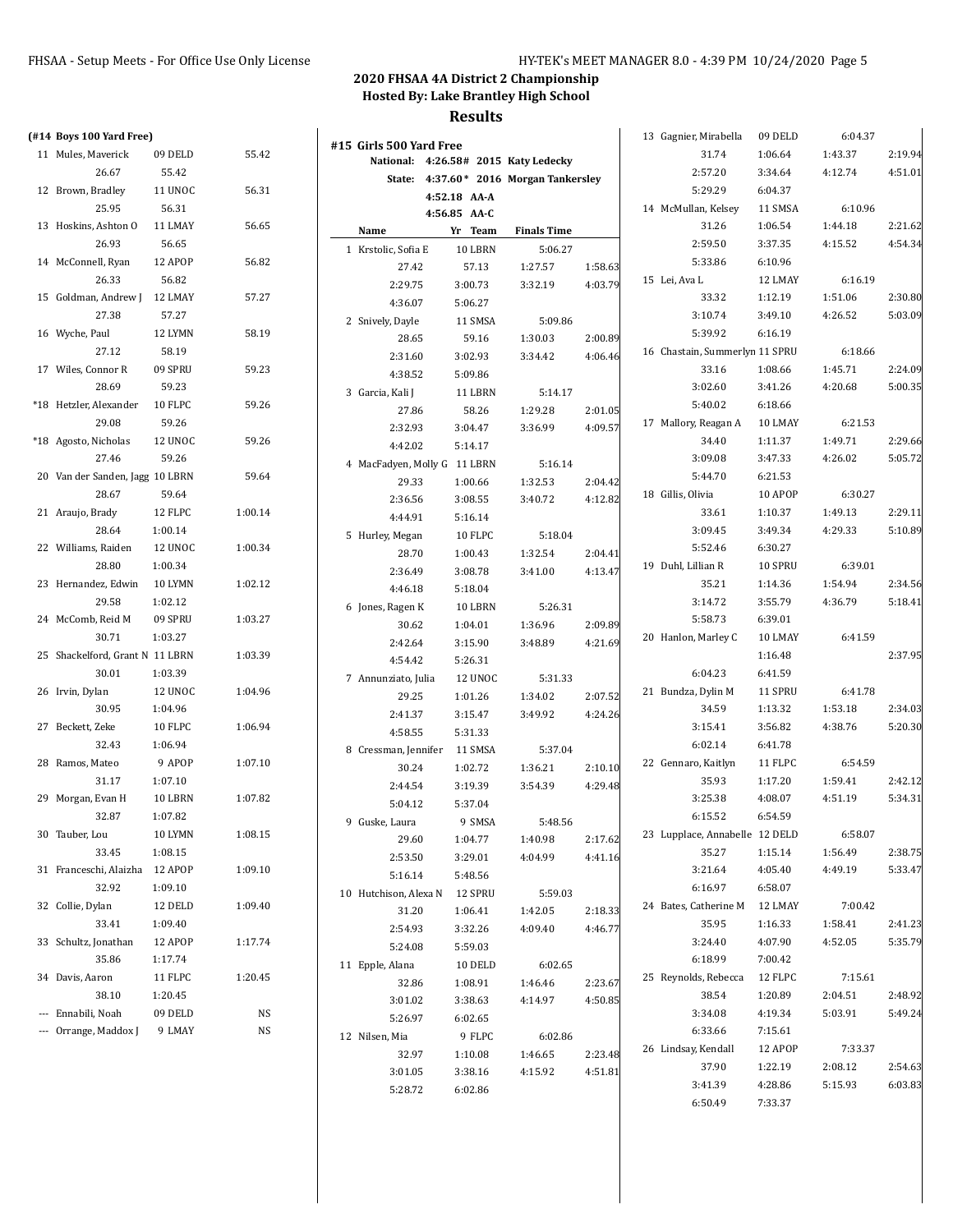|                                |                                              |                    |         | 13 Martinez, Vicente E 11 LMAY         |              | 6:02.38                                  |         | 5 DELD                                         |              | 1:50.18                                    |         |
|--------------------------------|----------------------------------------------|--------------------|---------|----------------------------------------|--------------|------------------------------------------|---------|------------------------------------------------|--------------|--------------------------------------------|---------|
| #16 Boys 500 Yard Free         | National: 4:12.87# 2016 Grant Shoults        |                    |         | 31.60                                  | 1:06.20      | 1:42.43                                  | 2:18.89 | Brunacci, Isabella 10                          |              | Detter, Kayla 09                           |         |
|                                | State: 4:17.29* 2010 Nicholas Caldwell, Rive |                    |         | 2:55.84                                | 4:11.40      | 4:49.64                                  | 5:25.80 | Martin, Grace 12                               |              | Monette, Anna 11                           |         |
|                                | 4:28.75 AA-A                                 |                    |         | 6:02.38                                | 6:02.38      |                                          |         | 28.75                                          | 57.94        | 1:25.23                                    | 1:50.18 |
|                                | 4:33.39 AA-C                                 |                    |         | 14 Myers, Brendan A                    | 11 SPRU      | 6:04.31                                  |         | 6 SPRU                                         |              | 1:53.82                                    |         |
| Name                           | Yr Team                                      | <b>Finals Time</b> |         | 30.10                                  | 1:03.78      | 1:38.80                                  | 2:15.82 | Cheney, Talulah 10                             |              | Gold, Julia J 12                           |         |
| 1 Kehler, Henry                | 11 SMSA                                      | 4:59.12            |         | 2:54.01                                | 3:32.71      | 4:11.53                                  | 4:49.03 | Harberson, Morgan A 12                         |              | Hutchison, Alexa N 12                      |         |
| 26.77                          | 55.90                                        | 1:26.14            | 1:56.21 | 5:27.90                                | 6:04.31      |                                          |         | 29.50                                          | 56.92        | 1:25.82                                    | 1:53.82 |
| 2:25.94                        | 2:56.36                                      | 3:26.42            | 3:57.81 | 15 Miller, Noah                        | 10 DELD      | 6:08.02                                  |         | 7 LYMN                                         |              | 1:58.36                                    |         |
| 4:28.90                        | 4:59.12                                      |                    |         | 32.08                                  | 1:07.62      | 1:44.63                                  | 2:22.52 | Hittinger, Sofia 10                            |              | Jebb, Mary Ashley 11                       |         |
| 2 Antolick, Ethan              | 12 SMSA                                      | 5:07.59            |         | 3:01.41                                | 3:40.61      | 4:19.30                                  | 4:57.25 | Wilson, Ava 11                                 |              | Angulo, Ansley 12                          |         |
| 27.58                          | 58.13                                        | 1:28.87            | 1:59.92 | 5:34.40                                | 6:08.02      |                                          |         | 28.35                                          | 58.51        | 1:28.00                                    | 1:58.36 |
| 2:31.59                        | 3:02.39                                      | 3:33.52            | 4:05.78 | 16 Papp, Talon                         | 10 LBRN      | 6:08.25                                  |         | 8 APOP                                         |              | 2:10.51                                    |         |
| 4:37.45                        | 5:07.59                                      |                    |         | 32.80                                  | 1:08.28      | 1:45.64                                  | 2:23.21 | Murphy, Ashley 9                               |              | Schmidt, Lauren 10                         |         |
| 3 Outlaw, Declan S             | 12 SPRU                                      | 5:10.05            |         | 3:02.47                                | 3:41.17      | 4:19.28                                  | 4:55.26 | Gillis, Olivia 10                              |              | Walsh, Madeline 10                         |         |
| 27.30                          | 57.33                                        | 1:28.15            | 1:59.53 | 5:33.28                                | 6:08.25      |                                          |         | 33.07                                          | 1:08.47      | 1:39.22                                    | 2:10.51 |
| 2:31.27                        | 3:03.30                                      | 3:35.49            | 4:07.30 | 17 Zagers, Kyle                        | 11 DELD      | 6:08.54                                  |         | 9 UNOC                                         |              | 2:10.88                                    |         |
| 4:39.42                        | 5:10.05                                      |                    |         | 32.60                                  | 1:07.88      | 1:43.83                                  | 2:20.90 | Lyons, Peyton 10                               |              | Bolden, Paige 11                           |         |
|                                |                                              |                    |         | 2:59.01                                | 3:37.69      | 4:17.49                                  | 4:57.29 | Garlanger, Jordyn 10                           |              | Johnson, Emily 11                          |         |
| 4 Evans, Aiden                 | 10 LYMN                                      | 5:23.06            |         | 5:33.39                                | 6:08.54      |                                          |         | 32.55                                          | 1:05.43      | 1:38.18                                    | 2:10.88 |
| 28.20                          | 59.38                                        | 1:32.18            | 2:04.76 | 18 Smith, Kenan                        | 10 DELD      | 6:13.86                                  |         | #18 Boys 200 Yard Free Relay                   |              |                                            |         |
| 2:37.82                        | 3:10.83                                      | 3:44.11            | 4:17.41 | 31.89                                  | 1:08.51      | 1:47.87                                  | 2:27.02 |                                                |              | National: 1:19.27# 2012 Bolles School, FL  |         |
| 4:50.65                        | 5:23.06                                      |                    |         | 3:06.43                                | 3:47.67      | 4:27.71                                  | 5:07.00 | R Murphy, J Schooling, E Goossen, S Condorelli |              |                                            |         |
| 5 Crouch, Bryce                | 12 SMSA                                      | 5:23.80            |         | 5:39.83                                | 6:13.86      |                                          |         |                                                |              | State: 1:19.27* 2012 Bolles (Jacksonville) |         |
| 27.78                          | 58.65                                        | 1:30.83            | 2:04.12 | 19 Steinwehr, Jack                     | 10 FLPC      | 6:16.23                                  |         | R Murphy, J Schooling, E Goossen, S Condorelli |              |                                            |         |
| 2:37.51                        | 3:11.80                                      | 3:45.38            | 4:19.86 | 32.39                                  | 1:07.68      | 1:45.13                                  | 2:23.76 |                                                | 1:24.92 AA-A |                                            |         |
| 4:53.94                        | 5:23.80                                      |                    |         | 3:03.04                                | 3:42.10      | 4:21.65                                  | 5:01.01 |                                                | 1:26.03 AA-C |                                            |         |
| 6 Timofti, Bogdan              | 10 SMSA                                      | 5:30.49            |         | 5:40.78                                | 6:16.23      |                                          |         | <b>Team</b>                                    | Relay        | <b>Finals Time</b>                         |         |
| 27.96                          | 1:00.11                                      | 1:33.03            | 2:06.84 | 20 Yim, Benjamin J                     | 11 SPRU      | 6:24.71                                  |         | 1 SMSA                                         |              | 1:28.12                                    |         |
| 2:41.06                        | 3:15.19                                      | 3:49.46            | 4:24.49 | 30.86                                  | 1:06.45      | 1:44.68                                  | 2:24.25 | Joyce, Dawson 11                               |              | Haines, Jackson 12                         |         |
| 4:58.42                        | 5:30.49                                      |                    |         | 3:04.63                                | 3:44.76      | 4:25.82                                  | 5:06.22 | Haynie, Gabe 12                                |              | Bame, Julian 11                            |         |
| 7 Foster, Jason T              | 11 SPRU                                      | 5:31.64            |         | 5:46.90                                | 6:24.71      |                                          |         | 21.21                                          | 43.69        | 1:05.79                                    | 1:28.12 |
| 27.95                          | 1:00.26                                      | 1:33.82            | 2:08.17 |                                        |              |                                          |         | 2 LMAY                                         |              | 1:31.34                                    |         |
| 2:42.30                        | 3:16.33                                      | 3:50.87            | 4:25.43 | #17 Girls 200 Yard Free Relay          |              |                                          |         | McKinney, Jacob M 11                           |              | Witham, Noah A 10                          |         |
| 4:59.57                        | 5:31.64                                      |                    |         | National: 1:30.72# 2015 Carmel, IN     |              |                                          |         | Szul, Joseph L 11                              |              | Bishop, Zachary B 10                       |         |
| 8 Heredia, Joseph E            | 10 LMAY                                      | 5:37.11            |         | Burchill V, Adams, Smith, Rothrock     |              |                                          |         | 23.41                                          | 45.74        | 1:08.38                                    | 1:31.34 |
| 29.08                          | 1:00.86                                      | 1:34.32            | 2:08.46 | State: 1:31.66* 2017 Buchholz          |              |                                          |         | 3 LYMN                                         |              | 1:35.56                                    |         |
| 2:42.99                        | 3:17.81                                      | 3:53.80            | 4:29.13 | T. Bates, K. Cronin, G. Bates, I. Ivey |              |                                          |         | Bernheim, Michael 12                           |              | Wyche, Paul 12                             |         |
| 5:04.41                        | 5:37.11                                      |                    |         |                                        | 1:35.36 AA-A |                                          |         | Poliner, Ethan 12                              |              | Stelling, Aiden 11                         |         |
| 9 Gude, George G               | 11 LMAY                                      | 5:37.92            |         |                                        | 1:36.94 AA-C |                                          |         | 25.01                                          | 49.29        | 1:12.74                                    | 1:35.56 |
| 29.77                          | 1:03.45                                      | 1:37.54            | 2:12.50 | Team                                   | Relay        | <b>Finals Time</b>                       |         | 4 DELD                                         |              | 1:37.29                                    |         |
| 2:47.16                        | 3:22.35                                      | 3:57.07            | 4:32.09 | 1 SMSA                                 |              | 1:40.16                                  |         | Frierson, Zackary 12                           |              | Florea, Eric 11                            |         |
| 5:05.92                        | 5:37.92                                      |                    |         | Akakabota, Stephanie 12                |              | Ciancimino, Olivia 12                    |         | Hart, Chance 12                                |              | Vedder, Kai 11                             |         |
| 10 Nguyen, Alexander H 12 LBRN |                                              | 5:44.43            |         | Culbertson, Abby 12                    |              | Brugge, Elin 11                          |         | 24.81                                          | 49.14        | 1:13.64                                    | 1:37.29 |
| 30.13                          | 1:03.58                                      | 1:37.81            | 2:13.06 | 24.40                                  | 49.61        | 1:14.26                                  | 1:40.16 | 5 FLPC                                         |              | 1:38.56                                    |         |
| 2:48.25                        | 3:23.61                                      | 3:58.82            | 4:34.26 | 2 FLPC                                 |              | 1:40.54                                  |         | Hetzler, Alexander 10                          |              | Serle, Jeffrey 11                          |         |
| 5:09.34                        | 5:44.43                                      |                    |         | Noble, Lucy 10                         |              | McComb, McKenzie 12                      |         | Araujo, Brady 12                               |              | Underberg, Tate 12                         |         |
| 11 Hoskins, Ashton O           | 11 LMAY                                      | 5:45.49            |         | Hurley, Megan 10<br>24.92              |              | Cronk, Micayla 12<br>1:17.62             | 1:40.54 | 25.11                                          | 49.63        | 1:14.99                                    | 1:38.56 |
| 29.96                          | 1:03.67                                      | 1:38.48            | 2:13.84 |                                        | 51.67        |                                          |         | 6 SPRU                                         |              | 1:40.46                                    |         |
| 2:49.38                        | 3:24.55                                      | 3:59.80            | 4:35.76 | 3 LMAY                                 |              | 1:41.78                                  |         | Myers, Brendan A 11                            |              | Foster, Jason T 11                         |         |
| 5:11.82                        | 5:45.49                                      |                    |         | Stemley, Sydney N 10                   |              | Valsecchi, Bianca A 11                   |         | Snowden, Kyle J 12                             |              | Lopez, Jordan T 11                         |         |
| 12 Fantone, Ryan               | 11 DELD                                      | 5:54.63            |         | Mayorca, Vanessa R 12<br>25.39         | 51.17        | Bellars, Emma T 11<br>1:17.07            | 1:41.78 | 25.42                                          | 51.27        | 1:17.08                                    | 1:40.46 |
| 29.82                          | 1:03.20                                      | 1:37.68            | 2:13.57 | 4 LBRN                                 |              | 1:45.32                                  |         | 7 LBRN                                         |              | 1:43.39                                    |         |
| 2:49.89                        | 3:26.48                                      | 4:03.40            | 4:40.98 | Sands, Katherine G 11                  |              |                                          |         | Huddleston, Andrew W10                         |              | Smith, Tre 09                              |         |
| 5:18.40                        | 5:54.63                                      |                    |         | Jones, Ragen K 10                      |              | Hill, Kate G 11<br>MacFadyen, Molly G 11 |         | Nguyen, Alexander H 12                         |              | Papp, Talon 10                             |         |
|                                |                                              |                    |         | 26.38                                  | 53.11        | 1:19.25                                  | 1:45.32 | 26.25                                          | 51.55        | 1:17.43                                    | 1:43.39 |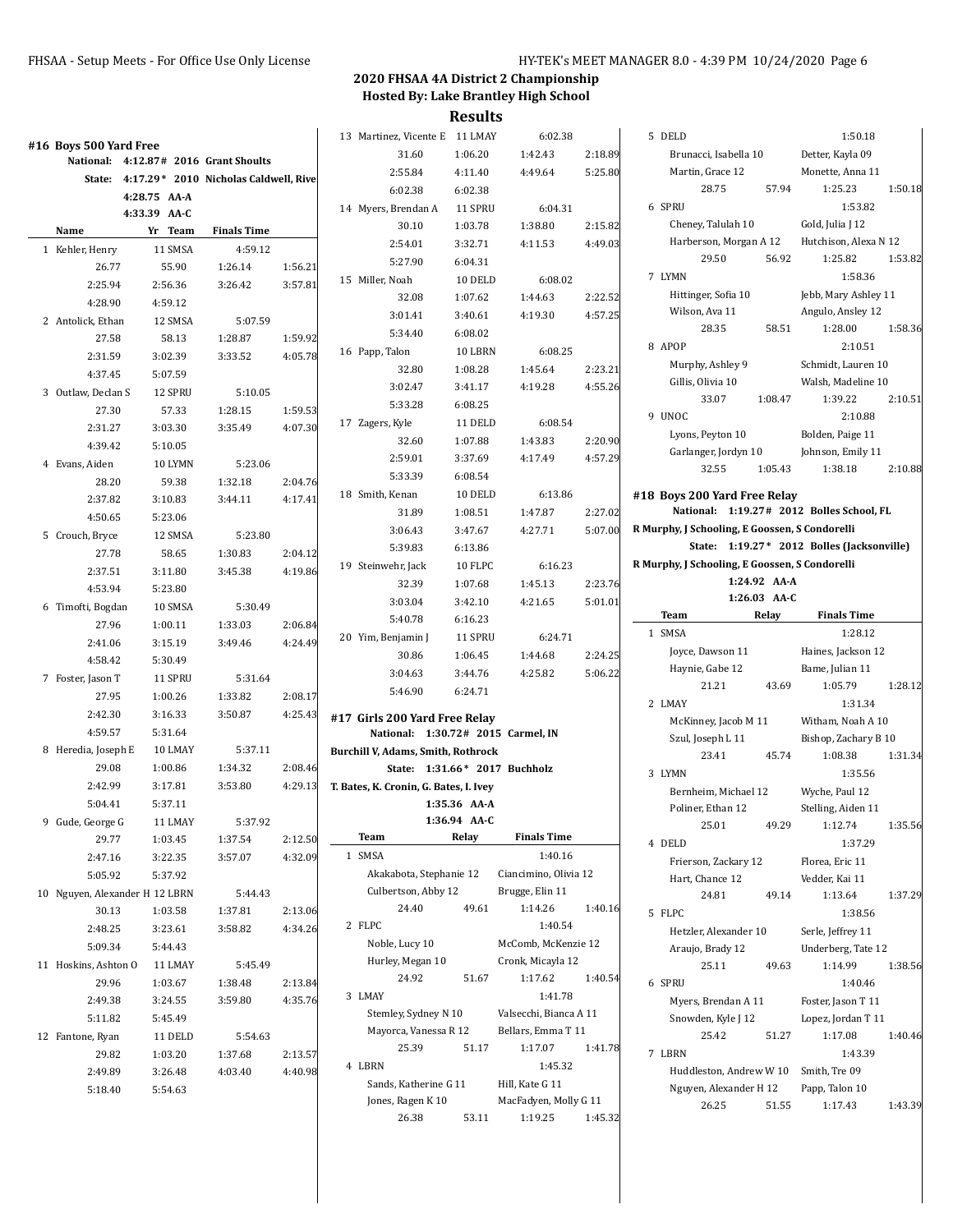| (#18 Boys 200 Yard Free Relay)       |                          |                                      |         | 21 Wainright, Maris D 11 SPRU |                         | 1:20.42                         | 16 Allinson, Jacob B             | 9 LMAY         | 1:07.87                    |
|--------------------------------------|--------------------------|--------------------------------------|---------|-------------------------------|-------------------------|---------------------------------|----------------------------------|----------------|----------------------------|
| 8 UNOC                               |                          | 1:49.17                              |         | 39.38                         | 1:20.42                 |                                 | 32.09                            | 1:07.87        |                            |
| Williams, Raiden 12                  |                          | Hohman, Aden 11                      |         | 22 Murphy, Ashley             | 9 APOP                  | 1:21.71                         | 17 Lall, Justis                  | 10 LBRN        | 1:09.65                    |
| Mixon, Kolton 11                     |                          | Brown, Bradley 11                    |         | 39.79                         | 1:21.71                 |                                 | 33.41                            | 1:09.65        |                            |
| 27.11                                | 54.27                    | 1:23.06                              | 1:49.17 | 23 Booth, Olivia              | 10 LYMN                 | 1:21.86                         | 18 Mercado, Michael              | 10 DELD        | 1:10.25                    |
| 9 APOP                               |                          | 2:10.94                              |         | 38.50                         | 1:21.86                 |                                 | 34.14                            | 1:10.25        |                            |
| Franceschi, Alaizha 12               |                          | Carillo, Diego 10                    |         | 24 Chessman, Rachel           | 09 LBRN                 | 1:22.48                         | 19 Christie, Jacob A             | 10 SPRU        | 1:10.52                    |
| Thomas, Troy 11                      |                          | Zeledon, Dylan 10                    |         | 40.16                         | 1:22.48                 |                                 | 34.28                            | 1:10.52        |                            |
| 35.66                                | 1:02.92                  | 1:42.07                              | 2:10.94 | 25 Cheney, Talulah G          | 10 SPRU                 | 1:22.71                         | 20 First, Hunter                 | 12 UNOC        | 1:10.71                    |
|                                      |                          |                                      |         | 40.52                         | 1:22.71                 |                                 | 21 Essig, Jackson V              | 11 SPRU        | 1:11.09                    |
| #19 Girls 100 Yard Back<br>National: |                          | 50.89# 2020 Phoebe Bacon             |         | 26 Bates, Catherine M         | 12 LMAY                 | 1:23.56                         | 34.04                            | 1:11.09        |                            |
| State:                               |                          | 52.46* 2013 Clara Smiddy, S. Florida |         | 41.43                         | 1:23.56                 |                                 | 22 Johnson, Dylan                | 12 LYMN        | 1:13.04                    |
|                                      |                          |                                      |         | 27 Chase, Lily M              | 9 LMAY                  | 1:29.77                         | 34.59                            | 1:13.04        |                            |
|                                      | 54.80 AA-A<br>55.92 AA-C |                                      |         | 28 Lightfoot, Emily           | 9 LYMN                  | 1:37.39                         | 23 Neubecker, Duke               | 09 DELD        | 1:15.27                    |
| Name                                 | Yr Team                  | <b>Finals Time</b>                   |         | 45.52                         | 1:37.39                 |                                 | 37.35                            | 1:15.27        |                            |
|                                      | 11 SMSA                  | 58.14                                |         | 29 Michels, Paige             | 11 UNOC                 | 1:44.78                         | 24 Gordon, Reese                 | 10 UNOC        | 1:17.63                    |
| 1 Slater, Emily                      |                          |                                      |         | 48.67                         | 1:44.78                 |                                 | 37.68                            | 1:17.63        |                            |
| 28.31                                | 58.14                    |                                      |         | 30 Kayser, Halie              | 12 APOP                 | 1:45.47                         | 25 Ramos, Mateo                  | 9 APOP         | 1:25.51                    |
| 2 Young, Morganne                    | 9 SMSA                   | 59.69                                |         |                               | 1:45.47                 |                                 |                                  |                |                            |
| 29.56                                | 59.69                    |                                      |         | 49.91                         |                         |                                 | 26 Thomas, Troy                  | 11 APOP        | 1:46.21                    |
| 3 Metcalfe, Samara                   | 9 SMSA                   | 1:03.06                              |         | #20 Boys 100 Yard Back        |                         |                                 | 51.44                            | 1:46.21        |                            |
| 30.87                                | 1:03.06                  |                                      |         | National:                     | 45.34# 2012 Ryan Murphy |                                 | #21 Girls 100 Yard Breast        |                |                            |
| 4 Call, Brooklyn E                   | 09 SPRU                  | 1:03.59                              |         | State:                        |                         | 45.34* 2012 Ryan Murphy, Bolles | National:                        |                | 58.35# 2020 Kaitlyn Dobler |
| 30.45                                | 1:03.59                  |                                      |         |                               | 49.53 AA-A              |                                 | State: 1:00.99* 2017 Isabel Ivey |                |                            |
| 5 Garcia, Paula L                    | 10 LBRN                  | 1:04.79                              |         |                               | 50.64 AA-C              |                                 |                                  | $1:02.58$ AA A |                            |
| 31.43                                | 1:04.79                  |                                      |         | Name                          | Yr Team                 | <b>Finals Time</b>              |                                  | 1:03.80 AA-C   |                            |
| 6 Milanovich, Maile L 11 LBRN        |                          | 1:05.07                              |         | 1 Zimlich, Trevor J           | 12 LMAY                 | 54.94                           | Name                             | Yr Team        | <b>Finals Time</b>         |
| 32.11                                | 1:05.07                  |                                      |         | 26.36                         | 54.94                   |                                 | 1 Bruining, Heidi L              | 11 LBRN        | 1:05.32                    |
| 7 Kitchener, Ryann F                 | 11 LMAY                  | 1:06.03                              |         | 2 Basinger, Seth P            | 10 LBRN                 | 55.10                           | 31.12                            | 1:05.32        |                            |
| 32.49                                | 1:06.03                  |                                      |         | 26.57                         | 55.10                   |                                 | 2 Brugge, Anneli                 | 12 SMSA        | 1:08.39                    |
| 8 Chessman, Lindsey M 12 LBRN        |                          | 1:06.04                              |         | 3 Tomlin, Cale                | 10 SMSA                 | 57.74                           | 32.01                            | 1:08.39        |                            |
| 31.69                                | 1:06.04                  |                                      |         | 28.32                         | 57.74                   |                                 | 3 Ciancimino, Olivia             | 12 SMSA        | 1:09.02                    |
| 9 Lemus, Alexia                      | 12 UNOC                  | 1:07.34                              |         | 4 Parnell, Will C             | 11 LBRN                 | 58.70                           | 32.80                            | 1:09.02        |                            |
| 32.79                                | 1:07.34                  |                                      |         | 28.94                         | 58.70                   |                                 | 4 Hill, Kate G                   | 11 LBRN        | 1:09.09                    |
| 10 Shea, Maddie                      | 11 SMSA                  | 1:07.72                              |         | 5 Szul, Joseph L              | 11 LMAY                 | 1:00.61                         | 32.23                            | 1:09.09        |                            |
| 32.41                                | 1:07.72                  |                                      |         | 29.43                         | 1:00.61                 |                                 | 5 Truong, Natalie U              | 10 LBRN        | 1:09.33                    |
| 11 Loukes, Samantha J                | 09 SPRU                  | 1:09.95                              |         | 6 Lommerse, Travis            | 11 SMSA                 | 1:00.82                         | 32.85                            | 1:09.33        |                            |
| 33.64                                | 1:09.95                  |                                      |         | 30.05                         | 1:00.82                 |                                 | 6 Walker, Morgan                 | 12 SMSA        | 1:10.02                    |
| 12 Franco, Ashley                    | 11 UNOC                  | 1:11.06                              |         | 7 Sumter, John                | 11 SMSA                 | 1:01.30                         | 32.39                            | 1:10.02        |                            |
| 34.65                                | 1:11.06                  |                                      |         | 30.12                         | 1:01.30                 |                                 | 7 Hardin, Cassidy                | 9 SMSA         | 1:10.44                    |
| 13 Hreib, Malina                     | 9 FLPC                   | 1:11.26                              |         | 8 Ciancimino, Roman 10 SMSA   |                         | 1:02.58                         | 33.48                            | 1:10.44        |                            |
| 34.43                                | 1:11.26                  |                                      |         | 1:06.58                       | 1:02.58                 |                                 | 8 Valsecchi, Bianca A 11 LMAY    |                | 1:10.73                    |
| 14 Snell, Alanna                     | 11 FLPC                  | 1:11.30                              |         | 9 Serle, Jeffrey              | 11 FLPC                 | 1:03.34                         | 32.43                            | 1:10.73        |                            |
| 34.84                                | 1:11.30                  |                                      |         | 30.88                         | 1:03.34                 |                                 | 9 Pickering, Camden B 12 SPRU    |                | 1:13.97                    |
| 15 Hoang, Mary-Kate                  | 11 DELD                  | 1:11.67                              |         | 10 King, Adam J               | 11 LBRN                 | 1:03.75                         | 34.24                            | 1:13.97        |                            |
| 35.66                                | 1:11.67                  |                                      |         | 30.95                         |                         |                                 | 10 Bryant, Malaina               |                |                            |
| 16 Gadberry, Kaelyn                  | 12 APOP                  | 1:12.06                              |         |                               | 1:03.75                 |                                 |                                  | 11 FLPC        | 1:18.22                    |
| 34.32                                | 1:12.06                  |                                      |         | 11 Gelgen, Alp                | 11 LMAY                 | 1:04.13                         | 36.61                            | 1:18.22        |                            |
| 17 Harrison, Sarah                   | 12 FLPC                  | 1:13.41                              |         | 31.77                         | 1:04.13                 |                                 | 11 Marinez, Michelle             | 9 FLPC         | 1:18.53                    |
| 35.96                                | 1:13.41                  |                                      |         | 12 Florea, Eric               | 11 DELD                 | 1:04.85                         | 36.56                            | 1:18.53        |                            |
|                                      |                          |                                      |         | 31.73                         | 1:04.85                 |                                 | 12 Gold, Julia J                 | 12 SPRU        | 1:19.41                    |
| 18 Van Twyver, Grace                 | 11 DELD                  | 1:15.58                              |         | 13 Sinniger, Levi             | 11 LYMN                 | 1:04.86                         | 36.86                            | 1:19.41        |                            |
| 36.70                                | 1:15.58                  |                                      |         | 30.84                         | 1:04.86                 |                                 | 13 Brunacci, Isabella            | 10 DELD        | 1:19.89                    |
| 19 Mallory, Reagan A                 | 10 LMAY                  | 1:16.86                              |         | 14 Mules, Maverick            | 09 DELD                 | 1:05.65                         | 37.78                            | 1:19.89        |                            |
| 37.13                                | 1:16.86                  |                                      |         | 32.50                         | 1:05.65                 |                                 | 14 Teschner, Celah M             | 12 SPRU        | 1:21.28                    |
| 20 Rowicka, Amelia                   | 10 FLPC                  | 1:17.74                              |         | 15 Yim, Benjamin J            | 11 SPRU                 | 1:06.52                         | 38.65                            | 1:21.28        |                            |
| 37.70                                | 1:17.74                  |                                      |         | 31.64                         | 1:06.52                 |                                 | 15 Fanning, Alanna               | 12 LMAY        | 1:21.80                    |
|                                      |                          |                                      |         |                               |                         |                                 | 38.05                            | 1:21.80        |                            |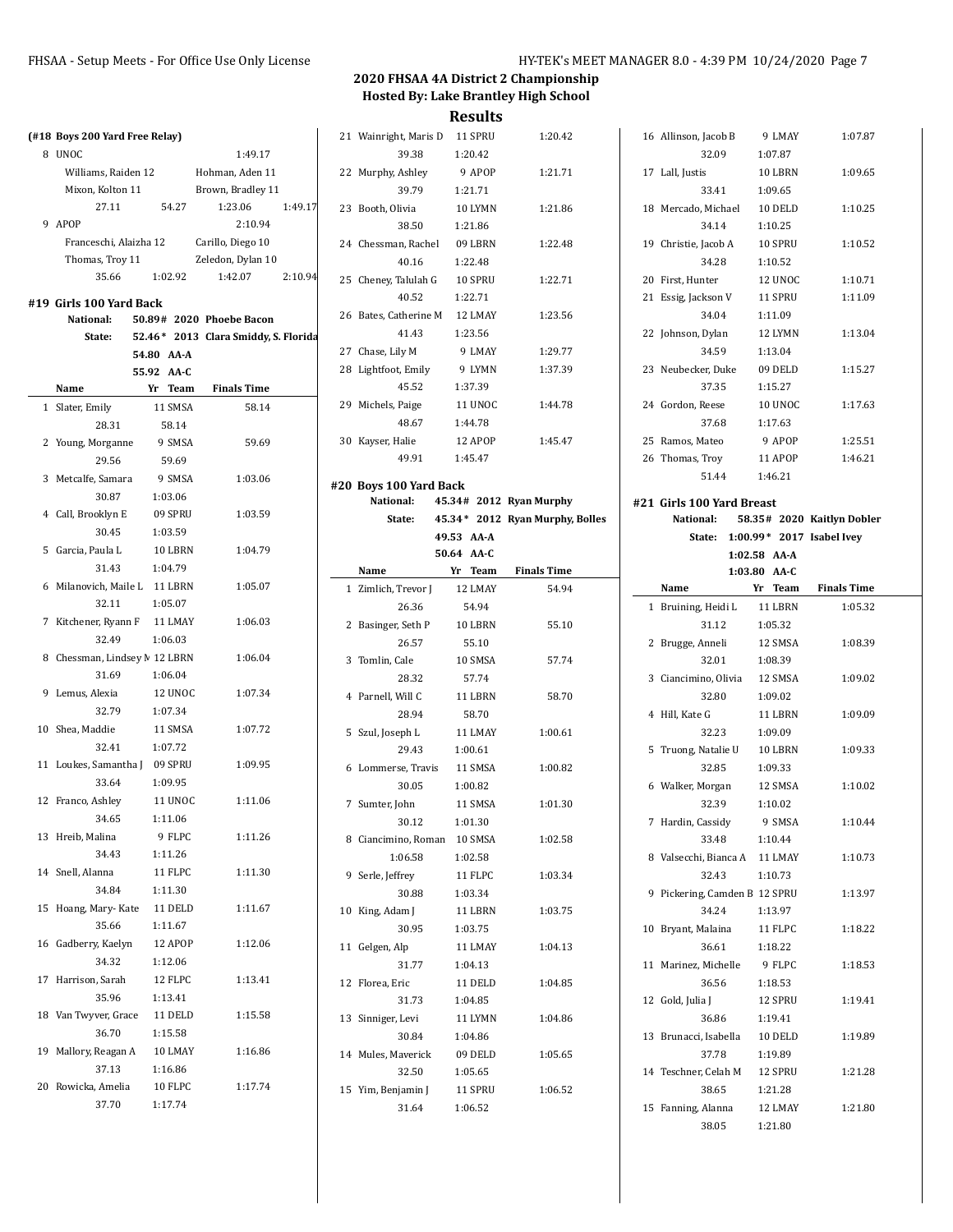|    | (#21 Girls 100 Yard Breast) |            |                    |                             |  |
|----|-----------------------------|------------|--------------------|-----------------------------|--|
|    | 16 Monahan, Hailey          |            | 12 DELD            | 1:22.42                     |  |
|    | 39.37                       |            | 1:22.42            |                             |  |
| 17 | Knox, Layne O               |            | 12 LMAY            | 1:23.38                     |  |
|    | 39.45                       |            | 1:23.38            |                             |  |
|    | 18 Hittinger, Sofia         |            | 10 LYMN            | 1:24.26                     |  |
|    | 39.11                       |            | 1:24.26            |                             |  |
| 19 | Moore, Ella M               |            | 10 SPRU            | 1:24.96                     |  |
|    | 40.38                       |            | 1:24.96            |                             |  |
|    | 20 Wolcott, Bailey          |            | 12 DELD            | 1:26.91                     |  |
|    | 41.22                       |            | 1:26.91            |                             |  |
|    |                             |            | 9 LBRN             |                             |  |
| 21 | Brown, Jessica              |            |                    | 1:27.42                     |  |
|    | 40.83                       |            | 1:27.42            |                             |  |
|    | 22 Crawford, Kasey E        |            | 12 LMAY            | 1:30.04                     |  |
|    | 40.91                       |            | 1:30.04            |                             |  |
|    | 23 Campos, Lisa             |            | 9 LYMN             | 1:31.00                     |  |
|    | 42.59                       |            | 1:31.00            |                             |  |
|    | 24 Kurdziel, Julia          |            | 9 FLPC             | 1:32.07                     |  |
|    | 42.82                       |            | 1:32.07            |                             |  |
|    | 25 Johnson, Emily           |            | 11 UNOC            | 1:34.20                     |  |
|    | 44.17                       |            | 1:34.20            |                             |  |
|    | 26 Rosser, Ashley           |            | 12 UNOC            | 1:37.33                     |  |
|    | 46.11                       |            | 1:37.33            |                             |  |
|    | 27 Bolden, Paige            |            | 11 UNOC            | 1:38.34                     |  |
|    | 46.56                       |            | 1:38.34            |                             |  |
|    | 28 Rooney, Angelina         |            | 10 FLPC            | 1:59.94                     |  |
|    | 54.99                       |            | 1:59.94            |                             |  |
|    |                             |            |                    |                             |  |
|    |                             |            |                    |                             |  |
|    | #22 Boys 100 Yard Breast    |            |                    |                             |  |
|    | National:                   |            |                    | 51.16# 2018 Reece Whitley   |  |
|    | State:                      |            |                    | 54.21* 2018 Paul K. DeGrado |  |
|    |                             | 55.93 AA A |                    |                             |  |
|    |                             | 57.11 AA-C |                    |                             |  |
|    | Name                        |            | Yr Team            | <b>Finals Time</b>          |  |
| 1  | Deeter, Derin A             |            | 10 LBRN            | 1:01.81                     |  |
|    | 28.86                       |            | 1:01.81            |                             |  |
| 2  | Underberg, Tate             |            | 12 FLPC            | 1:01.88                     |  |
|    | 28.67                       |            | 1:01.88            |                             |  |
| 3  | Haynie, Mason               |            | 12 SMSA            | 1:02.62                     |  |
|    | 29.15                       |            | 1:02.62            |                             |  |
| 4  | Krstolic, Ashton R          |            | 10 LBRN            | 1:02.93                     |  |
|    | 29.56                       |            | 1:02.93            |                             |  |
| 5  | Baker, Wilson H             |            | 9 LMAY             | 1:04.43                     |  |
|    | 30.56                       |            | 1:04.43            |                             |  |
| 6  | McKinney, Jacob M           |            | 11 LMAY            | 1:04.70                     |  |
|    | 30.02                       |            | 1:04.70            |                             |  |
| 7  | Meyer, Matthew R            |            | 12 SPRU            | 1:05.01                     |  |
|    | 30.56                       |            | 1:05.01            |                             |  |
| 8  | Malone, James B             |            | 10 SPRU            | 1:06.40                     |  |
|    | 30.79                       |            | 1:06.40            |                             |  |
| 9  |                             |            |                    |                             |  |
|    | Vedder, Kai                 |            | 11 DELD            | 1:06.90                     |  |
|    | 31.54                       |            | 1:06.90            |                             |  |
| 10 | Crouch, Bryce               |            | 12 SMSA            | 1:07.33                     |  |
|    | 32.19                       |            | 1:07.33            |                             |  |
| 11 | Witham, Noah A<br>32.00     |            | 10 LMAY<br>1:08.04 | 1:08.04                     |  |

| 12 Heredia, Joseph E 10 LMAY         |                | 1:08.43              |         |
|--------------------------------------|----------------|----------------------|---------|
| 31.77                                | 1:08.43        |                      |         |
| 13 Newland, Bobby                    | 12 SMSA        | 1:10.00              |         |
| 33.66                                | 1:10.00        |                      |         |
| 14 Wilk, Parker                      | 10 SMSA        | 1:10.21              |         |
| 32.63                                | 1:10.21        |                      |         |
| 15 Agosto, Nicholas 12 UNOC          |                | 1:10.23              |         |
| 32.62                                | 1:10.23        |                      |         |
| 16 Hart, Chance 12 DELD              |                | 1:11.19              |         |
| 33.05 1:11.19                        |                |                      |         |
| 17 Hohman, Aden 11 UNOC              |                | 1:14.24              |         |
| 34.13 1:14.24                        |                |                      |         |
| 18 Evans, Aiden                      | $10~\rm{LYMN}$ | 1:14.61              |         |
| 35.35                                | 1:14.61        |                      |         |
| 19 Zaffren, Joshua                   | 11 LBRN        | 1:15.85              |         |
| 35.00                                | 1:15.85        |                      |         |
|                                      |                |                      |         |
| 20 Huddleston, Andrew 10 LBRN        |                | 1:15.99              |         |
| 35.41                                | 1:15.99        |                      |         |
| 21 Francis, Jacob                    | 11 LYMN        | 1:17.28              |         |
| 36.60 1:17.28                        |                |                      |         |
| 22 Collie, Dylan                     | 12 DELD        | 1:17.64              |         |
| 34.99 1:17.64                        |                |                      |         |
| 23 Mize, Rylan-Carlos 09 DELD        |                | 1:20.03              |         |
| 37.36 1:20.03                        |                |                      |         |
| 24 Lazo, Jake R                      | 09 SPRU        | 1:20.51              |         |
| 37.91                                | 1:20.51        |                      |         |
| 25 Francis, Jonah                    | 10 LYMN        | 1:21.64              |         |
| 39.11                                | 1:21.64        |                      |         |
| 26 McComb, Reid M                    | 09 SPRU        | 1:22.20              |         |
| 38.60                                | 1:22.20        |                      |         |
| 27 Runnells, Alex 10 APOP            |                | 1:23.54              |         |
| 39.89                                | 1:23.54        |                      |         |
| 28 Franceschi, Alaizha 12 APOP       |                | 1:24.07              |         |
| 39.88                                | 1:24.07        |                      |         |
| 29 Araujo, Tanner 11 FLPC            |                | 1:24.57              |         |
| 39.61                                | 1:24.57        |                      |         |
| 30 Hittinger, Blake 9 LYMN           |                | 1:30.94              |         |
| 42.85                                | 1:30.94        |                      |         |
|                                      |                |                      |         |
| #23 Girls 400 Yard Free Relay        |                |                      |         |
| National: 3:15.38# 2015 Carmel, IN   |                |                      |         |
| Burchill V, Adams, Smith, Bilquist   |                |                      |         |
| State: 3:20.95* 2017 Buchholz        |                |                      |         |
| I Ivey, K Balbuena, G Bates, T Bates |                |                      |         |
|                                      | 3:27.65 AA-A   |                      |         |
|                                      | 3:31.02 AA-C   |                      |         |
| Team                                 | Relay          | <b>Finals Time</b>   |         |
| 1 FLPC                               |                | 3:38.34              |         |
| Noble, Lucy 10                       |                | Marinez, Michelle 9  |         |
| Hurley, Megan 10                     |                | Cronk, Micayla 12    |         |
| 26.23                                | 54.59          | 1:22.36              | 1:52.89 |
| 2:19.52                              | 2:49.16        | 3:12.71              | 3:38.34 |
| 2 LBRN                               |                | 3:38.61              |         |
| Krstolic, Sofia E 10                 |                | Garcia, Kali J 11    |         |
| Truong, Natalie U 10                 |                | Bruining, Heidi L 11 |         |
| 27.11                                | 55.28          | 1:21.06              | 1:49.74 |
| 2:17.04                              | 2:46.28        | 3:01.00              | 3:38.61 |
|                                      |                |                      |         |

|   | 3 SMSA                                       |                       | 3:41.72                                                        |                                                 |  |
|---|----------------------------------------------|-----------------------|----------------------------------------------------------------|-------------------------------------------------|--|
|   | Bakhsh, Ashalia 12 Brugge, Elin 11           |                       |                                                                |                                                 |  |
|   | Culbertson, Abby 12                          |                       | Snively, Dayle 11                                              |                                                 |  |
|   | 27.46                                        | 57.14                 | 1:24.23                                                        | 1:53.28                                         |  |
|   | 2:19.23 2:47.71                              |                       | 3:13.44                                                        | 3:41.72                                         |  |
|   | 4 SPRU                                       |                       | 3:52.79                                                        |                                                 |  |
|   |                                              |                       |                                                                |                                                 |  |
|   | Call, Brooklyn E 09                          | Meyer, Elizabeth D 12 |                                                                | Loukes, Samantha J 09<br>Pickering, Camden B 12 |  |
|   | 28.01                                        | 57.22                 | 1:24.70                                                        | 1:55.53                                         |  |
|   | 2:23.09 2:53.30                              |                       | 3:11.08                                                        | 3:52.79                                         |  |
|   | 5 LMAY                                       |                       | 3:59.04                                                        |                                                 |  |
|   |                                              |                       |                                                                |                                                 |  |
|   | Pelloni, Jade E 10                           |                       | Lei, Ava L 12<br>Cruz-Gomez, Tamara V 12 Kitchener, Ryann F 11 |                                                 |  |
|   | 27.36                                        | 58.79                 | 1:28.12                                                        | 2:29.43                                         |  |
|   |                                              | 3:00.85               |                                                                |                                                 |  |
|   |                                              |                       | 3:28.54                                                        | 3:59.04                                         |  |
|   | 6 UNOC                                       |                       | 4:02.03                                                        |                                                 |  |
|   | Lyons, Peyton 10                             |                       | Franco, Ashley 11                                              |                                                 |  |
|   | Annunziato, Julia 12                         |                       | Lemus, Alexia 12<br>1:37.72                                    | 2:09.66                                         |  |
|   | 32.94<br>2:36.37                             | 1:09.71               |                                                                |                                                 |  |
|   |                                              | 3:05.96               | 3:32.58                                                        | 4:02.03                                         |  |
|   | 7 DELD                                       |                       | 4:16.85                                                        |                                                 |  |
|   | Martin, Grace 12                             |                       | Detter, Kayla 09                                               |                                                 |  |
|   | Miles, Emory 10                              | 1:03.36               | Gagnier, Mirabella 09<br>1:34.25                               |                                                 |  |
|   | 29.82<br>2:38.32                             | 3:12.94               | 3:43.85                                                        | 2:07.34<br>4:16.85                              |  |
|   |                                              |                       |                                                                |                                                 |  |
|   | 8 LYMN                                       |                       | 4:27.41                                                        |                                                 |  |
|   | Wilson, Ava 11                               |                       | Jebb, Mary Ashley 11                                           |                                                 |  |
|   | Hittinger, Sofia 10<br>32.31                 | 1:07.39               | Angulo, Ansley 12                                              |                                                 |  |
|   | 2:47.04                                      |                       | 1:39.75                                                        | 2:14.14                                         |  |
|   | 9 APOP                                       | 3:23.46               | 3:53.94                                                        | 4:27.41                                         |  |
|   |                                              |                       | 4:44.97                                                        |                                                 |  |
|   | Gillis, Olivia 10                            |                       | Schmidt, Lauren 10                                             |                                                 |  |
|   | Lindsay, Kendall 12<br>32.12                 | 1:07.76               | Gadberry, Kaelyn 12<br>1:45.29                                 | 2:26.61                                         |  |
|   | 3:01.60                                      | 3:40.46               | 4:11.09                                                        | 4:44.97                                         |  |
|   |                                              |                       |                                                                |                                                 |  |
|   | #24 Boys 400 Yard Free Relay                 |                       |                                                                |                                                 |  |
|   |                                              |                       | National: 2:53.81# 2018 N. Allegheny, PA                       |                                                 |  |
|   | Gonzalez, Zhang, Wright, Mihm                |                       |                                                                |                                                 |  |
|   | <b>State:</b>                                |                       | 2:54.43* 2012 Bolles (Jacksonville)                            |                                                 |  |
|   | R Murphy, S Condorelli, J Booth, J Schooling |                       |                                                                |                                                 |  |
|   |                                              | 3:06.24 AA-A<br>AA-C  |                                                                |                                                 |  |
|   | 3:08.93<br>Team                              | Relay                 | <b>Finals Time</b>                                             |                                                 |  |
| 1 | LBRN                                         |                       | 3:18.08                                                        |                                                 |  |
|   | Basinger, Seth P 10                          |                       | Krstolic, Ashton R 10                                          |                                                 |  |
|   | Parnell, Will C 11                           |                       | Sungail, Sage Y 11                                             |                                                 |  |
|   | 23.36                                        | 48.61                 | 1:12.45                                                        | 1:39.88                                         |  |
|   | 2:04.21                                      | 2:31.10               | 2:54.09                                                        | 3:18.08                                         |  |
|   | 2 LMAY                                       |                       | 3:20.83                                                        |                                                 |  |
|   | Gransee, Kyle B 12                           |                       | Zimlich, Trevor J 12                                           |                                                 |  |
|   | McKinney, Jacob M 11                         |                       | Bishop, Zachary B 10                                           |                                                 |  |
|   | 23.82                                        | 49.68                 | 1:13.77                                                        | 1:40.64                                         |  |
|   | 2:04.95                                      | 2:31.78               | 2:55.12                                                        | 3:20.83                                         |  |
|   |                                              |                       |                                                                |                                                 |  |
|   |                                              |                       |                                                                |                                                 |  |